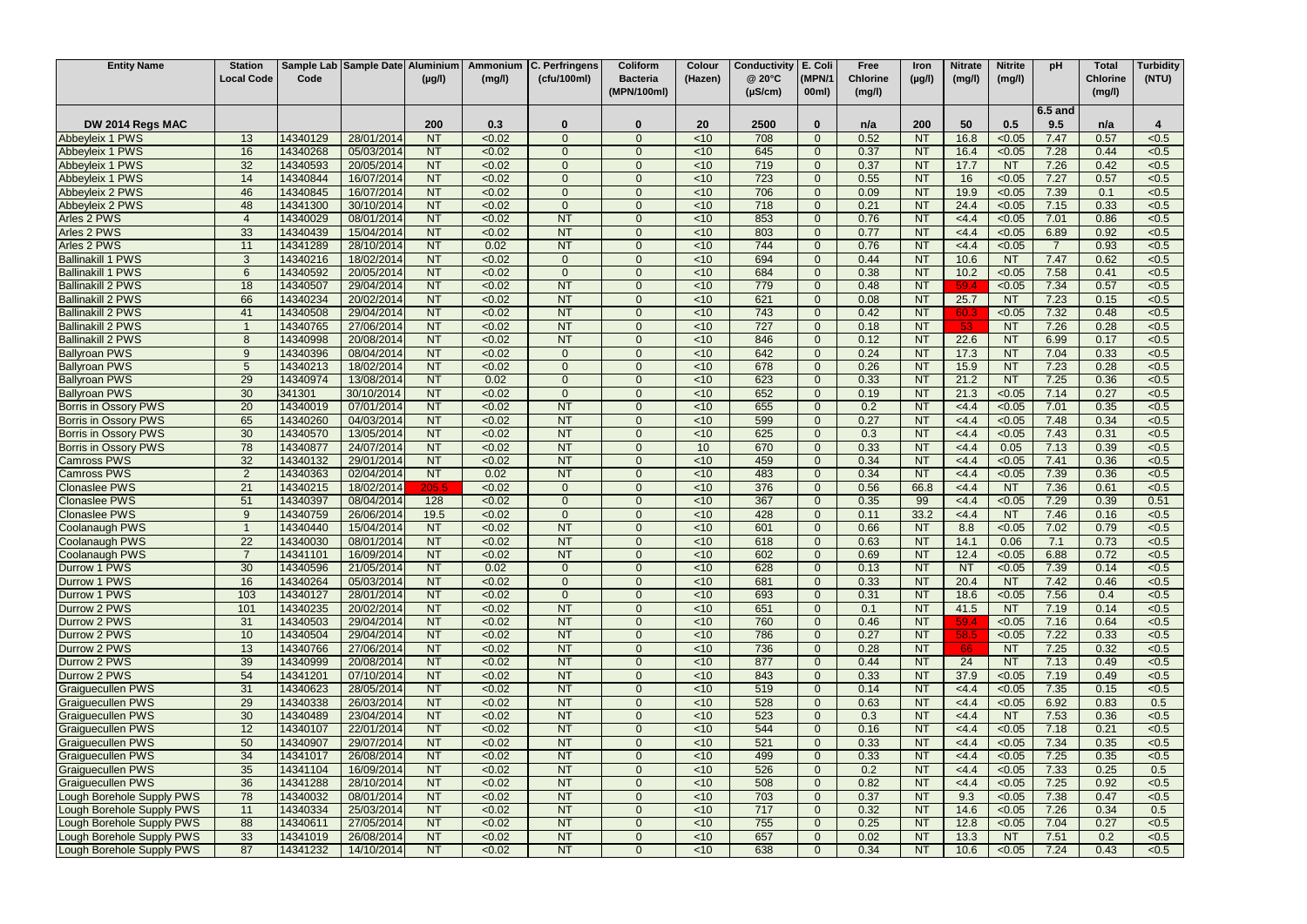| (MPN/1<br>Local Code<br>Code<br>(cfu/100ml)<br>@ 20°C<br><b>Chlorine</b><br><b>Chlorine</b><br>(NTU)<br>(Hazen)<br>$(\mu g/l)$<br>$(\mu g/l)$<br>(mg/l)<br><b>Bacteria</b><br>(mg/l)<br>(mg/l)<br>(MPN/100ml)<br>$(\mu S/cm)$<br>00ml)<br>(mg/l)<br>(mg/l)<br>6.5 and<br>50<br>0.5<br>DW 2014 Regs MAC<br>200<br>0.3<br><b>20</b><br>2500<br>200<br>9.5<br>$\bf{0}$<br>n/a<br>0<br>$\Omega$<br>n/a<br>4<br><b>NT</b><br><b>NT</b><br>0.32<br>9.8<br>65<br>29/01/2014<br>< 0.02<br>< 10<br>744<br>$\mathbf{0}$<br><b>NT</b><br>< 0.05<br>7.16<br>0.41<br>< 0.5<br><b>MeelickPWS</b><br>14340133<br>$\Omega$<br>NT<br><b>NT</b><br>722<br><b>MeelickPWS</b><br>< 0.02<br>< 10<br>$\overline{0}$<br>0.39<br><b>NT</b><br>8.9<br><b>NT</b><br>7.64<br>0.42<br>< 0.5<br>14340237<br>20/02/2014<br>$\Omega$<br><b>NT</b><br><b>MeelickPWS</b><br>$\overline{\mathcal{L}}$<br><b>NT</b><br>< 0.02<br>739<br>0.57<br>14340810<br>09/07/2014<br>$<$ 10<br>$\Omega$<br>0.49<br><b>NT</b><br>11.1<br>< 0.05<br>7.03<br>< 0.5<br>$\Omega$<br><b>NT</b><br>Mountmellick 1 PWS<br>9<br>14340021<br>07/01/2014<br><b>NT</b><br>< 0.02<br>12<br>682<br>0.37<br>5.3<br>< 0.05<br>7.5<br>0.39<br>$\Omega$<br>$\Omega$<br><b>NT</b><br>5.6<br>96<br>NT<br>NT<br>719<br>0.63<br>0.75<br>Mountmellick 1 PWS<br>14340639<br>30/05/2014<br>< 0.02<br>< 10<br><b>NT</b><br>< 4.4<br>< 0.05<br>7.41<br>$\Omega$<br>$\Omega$<br>1.8<br><b>NT</b><br>780<br>Mountmellick 1 PWS<br>101<br>14340259<br>04/03/2014<br><b>NT</b><br>< 0.02<br>< 10<br>0.48<br><b>NT</b><br><4.4<br>< 0.05<br>7.41<br>0.6<br>< 0.5<br>$\Omega$<br>95<br><b>NT</b><br>Mountmellick 1 PWS<br>14340153<br>04/02/2014<br><b>NT</b><br>< 0.02<br>< 10<br>814<br>$\Omega$<br>0.45<br><b>NT</b><br><4.4<br>< 0.05<br>7.08<br>0.46<br>0.64<br>102<br><b>NT</b><br>779<br>Mountmellick 1 PWS<br>23/04/2014<br><b>NT</b><br>< 0.02<br>< 10<br>$\overline{0}$<br>0.25<br><b>NT</b><br>0.08<br>7.34<br>0.31<br>14340487<br><4.4<br>< 0.5<br>106<br><b>NT</b><br>780<br>Mountmellick 1 PWS<br>14340783<br>02/07/2014<br><b>NT</b><br>< 0.02<br>< 10<br>0.48<br><b>NT</b><br>7.28<br>0.55<br>< 0.5<br>$\overline{0}$<br>9.2<br>< 0.05<br>$\Omega$<br><b>NT</b><br>107<br><b>NT</b><br>758<br><b>NT</b><br>Mountmellick 1 PWS<br>14341020<br>26/08/2014<br>< 0.02<br>0.42<br>12.4<br><b>NT</b><br>7.27<br>< 0.5<br>$<$ 10<br>$\Omega$<br>0.44<br>$\Omega$<br><b>NT</b><br>65<br>NT<br>< 0.02<br>$\overline{5}$<br>817<br>0.31<br><b>NT</b><br>11.5<br>0.35<br>Mountmellick 1 PWS<br>14341057<br>03/09/2014<br>$\Omega$<br>< 0.05<br>7.41<br>1.7<br>$\Omega$<br>NT<br>Mountmellick 1 PWS<br>14<br>07/10/2014<br><b>NT</b><br>< 0.02<br>757<br><b>NT</b><br>12<br>7.49<br>1.5<br>14341203<br>$<$ 10<br>$\Omega$<br>0.48<br>< 0.05<br>$\Omega$<br><b>NT</b><br>6<br><b>NT</b><br>< 0.02<br>290<br>0.51<br><b>NT</b><br>< 4.4<br>7.23<br>0.87<br>Mountrath 2 PWS<br>14340318<br>19/03/2014<br>< 10<br>$\Omega$<br>0.05<br>< 0.5<br>$\Omega$<br>NT<br>NT<br>< 0.02<br>288<br>0.55<br><b>NT</b><br>7.02<br>0.56<br>Mountrath 2 PWS<br>14340074<br>15/01/2014<br>$<$ 10<br>$\mathbf{0}$<br><4.4<br>< 0.05<br>< 0.5<br>$\Omega$<br>$\boldsymbol{\varDelta}$<br><b>NT</b><br>54<br>27/05/2014<br><b>NT</b><br>< 0.02<br>320<br>0.38<br>Mountrath 2 PWS<br>14340614<br>$<$ 10<br>$\Omega$<br><b>NT</b><br>< 0.05<br>6.99<br>0.46<br>< 0.5<br>$\Omega$<br><4.4<br><b>NT</b><br>0.29<br>Mountrath 2 PWS<br>14340941<br>05/08/2014<br><b>NT</b><br>< 0.02<br>< 10<br>320<br><b>NT</b><br>5.7<br>7.02<br>0.31<br>< 0.5<br>$\Omega$<br>$\Omega$<br><b>NT</b><br>NT<br>337<br>10<br>NT<br>< 0.02<br>0.43<br>5.3<br>7.26<br>0.45<br>Mountrath 3 PWS<br>14340624<br>28/05/2014<br>< 10<br>$\Omega$<br><b>NT</b><br><b>NT</b><br>< 0.5<br>$\Omega$<br>NT<br>362<br><b>NT</b><br>< 0.02<br>0.49<br><b>NT</b><br>12<br>6.98<br>Mountrath 3 PWS<br>5<br>14340131<br>29/01/2014<br>$\Omega$<br>< 10<br>$\Omega$<br>< 0.05<br>0.51<br>< 0.5<br><b>NT</b><br><b>NT</b><br>361<br>0.29<br>12.8<br>Mountrath 3 PWS<br>9<br>14340319<br>19/03/2014<br>< 0.02<br>< 10<br>$\mathbf{0}$<br><b>NT</b><br><b>NT</b><br>7.07<br>0.31<br>< 0.5<br>11<br><b>NT</b><br>Mountrath 3 PWS<br>29/07/2014<br><b>NT</b><br>0.02<br>< 10<br>359<br>0.44<br><b>NT</b><br>12.4<br>0.05<br>7.35<br>14340906<br>$\overline{0}$<br>0.51<br>< 0.5<br><b>NT</b><br><b>Mountrath PWS</b><br>44<br><b>NT</b><br>< 0.02<br>391<br><b>NT</b><br>7.45<br>0.82<br>14340317<br>19/03/2014<br>$<$ 10<br>$\overline{0}$<br>0.5<br>8.4<br>< 0.05<br>$\Omega$<br><b>NT</b><br>42<br><b>NT</b><br>< 0.02<br>421<br>0.58<br><b>NT</b><br>7.21<br>0.63<br><b>Mountrath PWS</b><br>14340613<br>27/05/2014<br>$\Omega$<br>$<$ 10<br>$\Omega$<br><4.4<br>< 0.05<br>1.2<br><b>NT</b><br>19<br>NT<br>384<br>0.55<br>0.59<br><b>Mountrath PWS</b><br>14340073<br>< 0.02<br>$<$ 10<br><b>NT</b><br>4.9<br>7.17<br>< 0.5<br>15/01/2014<br>$\Omega$<br>$\Omega$<br>< 0.05<br><b>NT</b><br>68<br><b>NT</b><br>454<br><b>NT</b><br>9.7<br>7.21<br>0.67<br>0.69<br><b>Mountrath PWS</b><br>05/08/2014<br>< 0.02<br>$<$ 10<br>$\Omega$<br>0.59<br><b>NT</b><br>14340940<br>$\Omega$<br><b>NT</b><br>69<br><b>NT</b><br>7.75<br><b>Mountrath PWS</b><br>< 0.02<br>< 10<br>412<br>$\mathbf{0}$<br><b>NT</b><br>9.3<br>< 0.05<br>0.03<br>14341150<br>23/09/2014<br>$\Omega$<br>$\Omega$<br>< 0.5<br>22<br>NT<br><b>NT</b><br>761<br>0.59<br>0.02<br>$<$ 10<br>$\overline{0}$<br><b>NT</b><br>13.3<br>< 0.05<br>7.07<br>0.72<br>< 0.5<br>Portarlington 2 PWS<br>14340612<br>27/05/2014<br>$\Omega$<br>18<br><b>NT</b><br><b>NT</b><br>25/03/2014<br>< 0.02<br>< 10<br>679<br>$\Omega$<br>0.1<br>< 0.05<br>7.29<br>0.14<br>< 0.5<br>Portarlington 2 PWS<br>14340335<br>$\Omega$<br><b>NT</b><br><4.4<br><b>NT</b><br>13<br>14340034<br>08/01/2014<br><b>NT</b><br>< 0.02<br>676<br>0.22<br>< 0.05<br>7.32<br>0.35<br>< 0.5<br>Portarlington 2 PWS<br>$\Omega$<br>$<$ 10<br>$\Omega$<br><b>NT</b><br>11.5<br>713<br>40<br><b>NT</b><br>0.02<br>0.39<br>< 0.05<br>7.14<br>0.54<br>< 0.5<br>Portarlington 2 PWS<br>1434086<br>22/07/2014<br>$\Omega$<br>$\Omega$<br>< 10<br>$\Omega$<br><b>NT</b><br><4.4<br><b>NT</b><br>667<br>41<br>14341279<br>23/10/2014<br><b>NT</b><br>< 0.02<br>< 10<br>0.45<br><b>NT</b><br>< 0.05<br>7.08<br>0.5<br>< 0.5<br>Portarlington 2 PWS<br>$\Omega$<br>16.8<br><b>NT</b><br>7.17<br>< 0.5<br><b>Portarlington PWS</b><br>40<br>21/05/2014<br><b>NT</b><br>< 0.02<br>< 10<br>676<br>$\Omega$<br>0.15<br><b>NT</b><br><b>NT</b><br>NT<br>0.3<br>14340598<br><b>Portarlington PWS</b><br>19/03/2014<br>< 0.02<br><b>NT</b><br>0.14<br>< 0.05<br>7.27<br>89<br>14340316<br><b>NT</b><br>716<br>$\mathbf{0}$<br><b>NT</b><br><4.4<br>0.14<br>~10<br>< 0.5<br>0<br>Portarlington PWS<br>26<br>05/02/2014<br><b>NT</b><br><b>NT</b><br>14340164<br>< 0.02<br>$<$ 10<br>667<br>$\Omega$<br>0.32<br><b>NT</b><br><4.4<br>< 0.05<br>7.22<br>0.37<br>< 0.5<br>$\Omega$<br><b>Portarlington PWS</b><br><b>NT</b><br>80<br>14340488<br>23/04/2014<br><b>NT</b><br>0.16<br>< 0.02<br>$\Omega$<br>$<$ 10<br>695<br>$\Omega$<br><b>NT</b><br><4.4<br>0.11<br>7.32<br>0.18<br>< 0.5<br>Portarlington PWS<br>47<br>NT<br>08/01/2014<br>NT<br>$\overline{5}$<br>676<br>0.19<br>14340033<br>< 0.02<br>$\Omega$<br>0.1<br><b>NT</b><br><4.4<br>< 0.05<br>7.37<br>< 0.5<br>$\Omega$<br>Portarlington PWS<br>NT<br>82<br><b>NT</b><br>754<br>22/07/2014<br>0.02<br>$<$ 10<br>0.25<br><b>NT</b><br>< 0.05<br>7.21<br>0.33<br>14340862<br>$\Omega$<br>$\Omega$<br><4.4<br>< 0.5<br><b>Portarlington PWS</b><br>NT<br>84<br>26/08/2014<br>NT<br>653<br>0.28<br><b>NT</b><br>7.17<br>0.5<br>14341018<br>< 0.02<br>$\Omega$<br>$<$ 10<br>$\Omega$<br><4.4<br><b>NT</b><br>0.4<br><b>Portarlington PWS</b><br>NT<br>03/09/2014<br>NT<br>729<br><b>NT</b><br>14341100<br>< 0.02<br>$\Omega$<br>$<$ 10<br>$\Omega$<br>0.24<br>< 0.05<br>7.35<br>0.46<br>0.77<br><4.4<br>$\overline{4}$<br>Portarlington PWS<br>93<br><b>NT</b><br>14/10/2014<br><b>NT</b><br>$\overline{0}$<br>$<$ 10<br>684<br>$\overline{0}$<br>0.07<br>0.12<br>14341231<br>< 0.02<br><b>NT</b><br>< 0.05<br>7.28<br><4.4<br>< 0.5<br>$\overline{125}$<br>21/01/2014<br>NT<br><b>NT</b><br>744<br><b>Portlaoise PWS</b><br>14340103<br>< 0.02<br>$\Omega$<br>$<$ 10<br>0.22<br>13.7<br>< 0.05<br>7.09<br>0.29<br>0.5<br>$\Omega$<br><b>NT</b><br>NT<br><b>Portlaoise PWS</b><br>129<br>14340258<br>04/03/2014<br>NT<br>713<br>0.1<br>0.16<br>< 0.02<br>$\Omega$<br>$<$ 10<br><b>NT</b><br>17.3<br>< 0.05<br>7.21<br>< 0.5<br>$\Omega$<br><b>NT</b><br>736<br>200<br>14340464<br>16/04/2014<br><b>NT</b><br>< 0.02<br>0.44<br>7.22<br><b>Portlaoise PWS</b><br>$\Omega$<br>$<$ 10<br>$\mathbf{0}$<br><b>NT</b><br>17.7<br>< 0.05<br>0.6<br>< 0.5<br>NT<br>$\overline{127}$<br>746<br><b>Portlaoise PWS</b><br>14340315<br>19/03/2014<br><b>NT</b><br>< 0.02<br>$<$ 10<br>$\overline{0}$<br>0.58<br><b>NT</b><br>17.7<br>7.23<br>0.63<br>0.83<br>$\Omega$<br>< 0.05<br><b>NT</b><br><b>Portlaoise PWS</b><br>124<br>14340165<br>05/02/2014<br><b>NT</b><br>< 0.02<br>$<$ 10<br>688<br><b>NT</b><br>$\overline{0}$<br>0.43<br>13.4<br>< 0.05<br>7.35<br>0.45<br>< 0.5<br>$\Omega$<br><b>NT</b><br><b>Portlaoise PWS</b><br>173<br>14340357<br>01/04/2014<br><b>NT</b><br>< 0.02<br>$<$ 10<br>763<br>$\overline{0}$<br><b>NT</b><br>7.01<br>0.47<br><4.4<br>< 0.05<br>0.49<br>< 0.5<br>$\Omega$<br><b>NT</b><br>126<br><b>NT</b><br>721<br><b>Portlaoise PWS</b><br>14340236<br>20/02/2014<br>< 0.02<br>$<$ 10<br>$\overline{0}$<br>0.42<br><b>NT</b><br>10.2<br><b>NT</b><br>7.24<br>0.45<br>$\Omega$<br>< 0.5<br>NT<br>84<br>NT<br><b>Portlaoise PWS</b><br>14340568<br>13/05/2014<br>< 0.02<br>$<$ 10<br>781<br>$\overline{0}$<br>0.29<br><b>NT</b><br>7.15<br>0.3<br>< 0.5<br>$\Omega$<br>12.4<br>< 0.05<br>169<br><b>NT</b><br><b>NT</b><br>699<br>0.35<br><b>Portlaoise PWS</b><br>14340637<br>30/05/2014<br>< 0.02<br>$\Omega$<br>$<$ 10<br>$\overline{0}$<br><b>NT</b><br><4.4<br><b>NT</b><br>7.18<br>0.42<br>< 0.5<br>NT<br>161<br>NT<br>729<br><b>Portlaoise PWS</b><br>14340500<br>29/04/2014<br>< 0.02<br>$<$ 10<br>$\overline{0}$<br>0.33<br><b>NT</b><br><b>NT</b><br>7.22<br>0.42<br>$\Omega$<br>19.9<br>< 0.5<br>NT<br><b>NT</b><br>113<br>14340022<br>07/01/2014<br>< 0.02<br>$<$ 10<br>685<br>$\Omega$<br>0.08<br><b>NT</b><br>7.32<br>0.14<br><b>Portlaoise PWS</b><br>$\Omega$<br>16.4<br>< 0.05<br>< 0.5<br>93<br><b>NT</b><br><b>NT</b><br>794<br><b>Portlaoise PWS</b><br>14340674<br>10/06/2014<br>< 0.02<br>$\Omega$<br>$<$ 10<br>$\mathbf{0}$<br>0.38<br>0.46<br><b>NT</b><br>19.9<br>< 0.05<br>7.31<br>< 0.5<br>$\overline{174}$<br><b>NT</b><br><b>Portlaoise PWS</b><br>24/07/2014<br><b>NT</b><br>< 0.02<br>$<$ 10<br>710<br>0.05<br>0.08<br>14340878<br>$\Omega$<br>$\Omega$<br><b>NT</b><br>20.8<br>0.05<br>7.15<br>< 0.5<br><b>Portlaoise PWS</b><br><b>NT</b><br>778<br>173<br>14340811<br>09/07/2014<br><b>NT</b><br>< 0.02<br>$<$ 10<br>0.33<br>7.65<br>0.43<br>< 0.5<br>$\Omega$<br>$\overline{0}$<br><b>NT</b><br>23.5<br>< 0.05<br><b>NT</b><br>328<br><b>NT</b><br>$<$ 10<br>0.25<br>6.92<br>< 0.5<br>177<br>14340942<br>05/08/2014<br>0.03<br>$\Omega$<br>$\mathbf{0}$<br><b>NT</b><br>21<br><b>NT</b><br>0.41 | <b>Entity Name</b>    | <b>Station</b> | Sample Lab Sample Date Aluminium | Ammonium | C. Perfringens | Coliform | Colour | <b>Conductivity</b> | E. Coli | <b>Free</b> | Iron | <b>Nitrate</b> | <b>Nitrite</b> | pH | <b>Total</b> | <b>Turbidity</b> |
|-----------------------------------------------------------------------------------------------------------------------------------------------------------------------------------------------------------------------------------------------------------------------------------------------------------------------------------------------------------------------------------------------------------------------------------------------------------------------------------------------------------------------------------------------------------------------------------------------------------------------------------------------------------------------------------------------------------------------------------------------------------------------------------------------------------------------------------------------------------------------------------------------------------------------------------------------------------------------------------------------------------------------------------------------------------------------------------------------------------------------------------------------------------------------------------------------------------------------------------------------------------------------------------------------------------------------------------------------------------------------------------------------------------------------------------------------------------------------------------------------------------------------------------------------------------------------------------------------------------------------------------------------------------------------------------------------------------------------------------------------------------------------------------------------------------------------------------------------------------------------------------------------------------------------------------------------------------------------------------------------------------------------------------------------------------------------------------------------------------------------------------------------------------------------------------------------------------------------------------------------------------------------------------------------------------------------------------------------------------------------------------------------------------------------------------------------------------------------------------------------------------------------------------------------------------------------------------------------------------------------------------------------------------------------------------------------------------------------------------------------------------------------------------------------------------------------------------------------------------------------------------------------------------------------------------------------------------------------------------------------------------------------------------------------------------------------------------------------------------------------------------------------------------------------------------------------------------------------------------------------------------------------------------------------------------------------------------------------------------------------------------------------------------------------------------------------------------------------------------------------------------------------------------------------------------------------------------------------------------------------------------------------------------------------------------------------------------------------------------------------------------------------------------------------------------------------------------------------------------------------------------------------------------------------------------------------------------------------------------------------------------------------------------------------------------------------------------------------------------------------------------------------------------------------------------------------------------------------------------------------------------------------------------------------------------------------------------------------------------------------------------------------------------------------------------------------------------------------------------------------------------------------------------------------------------------------------------------------------------------------------------------------------------------------------------------------------------------------------------------------------------------------------------------------------------------------------------------------------------------------------------------------------------------------------------------------------------------------------------------------------------------------------------------------------------------------------------------------------------------------------------------------------------------------------------------------------------------------------------------------------------------------------------------------------------------------------------------------------------------------------------------------------------------------------------------------------------------------------------------------------------------------------------------------------------------------------------------------------------------------------------------------------------------------------------------------------------------------------------------------------------------------------------------------------------------------------------------------------------------------------------------------------------------------------------------------------------------------------------------------------------------------------------------------------------------------------------------------------------------------------------------------------------------------------------------------------------------------------------------------------------------------------------------------------------------------------------------------------------------------------------------------------------------------------------------------------------------------------------------------------------------------------------------------------------------------------------------------------------------------------------------------------------------------------------------------------------------------------------------------------------------------------------------------------------------------------------------------------------------------------------------------------------------------------------------------------------------------------------------------------------------------------------------------------------------------------------------------------------------------------------------------------------------------------------------------------------------------------------------------------------------------------------------------------------------------------------------------------------------------------------------------------------------------------------------------------------------------------------------------------------------------------------------------------------------------------------------------------------------------------------------------------------------------------------------------------------------------------------------------------------------------------------------------------------------------------------------------------------------------------------------------------------------------------------------------------------------------------------------------------------------------------------------------------------------------------------------------------------------------------------------------------------------------------------------------------------------------------------------------------------------------------------------------------------------------------------------------------------------------------------------------------------------------------------------------------------------------------------------------------------------------------------------------------------------------------------------------------------------------------------------------------------------------------------------------------------------------------------------------------------------------------------------------------------------------------------------------------------------------------------------------------------------------------------------------------------------------------------------------------------------------------------------------------------------------------------------------------------------------------------------------------------------------------------------------------------------------------------------------------------------------------------------------------------------------------------------------------------------------------------------------------------------------------------------------------------------------------------------------------------------------------------------------------------------------------------------------------------------------------------------------------------------------------------------------------------------------------------------------------------------------------------------------------------------------------------------------------------------------------------------------------------------------------------------------------------------------------------------------------------------------------------------------------------------------------------------------------------------------------------------------------------------------------------------------------------------------------------------------------------------------------------------------------------------------------------------------------------------------------------------------------------------------------------------------------------------------------------------------------------------------------------------------------------------------------------------------------------------------------------------------------------------------------------------------------------------------------------------------------------------------------------------------------------------------------------------------------------------------------------------------------------------------------------------------------------------------------------------------------------------------------------------------------------------------------------------------------------------------------------------------------------------------------------------------------------------------------------------------------------------------|-----------------------|----------------|----------------------------------|----------|----------------|----------|--------|---------------------|---------|-------------|------|----------------|----------------|----|--------------|------------------|
|                                                                                                                                                                                                                                                                                                                                                                                                                                                                                                                                                                                                                                                                                                                                                                                                                                                                                                                                                                                                                                                                                                                                                                                                                                                                                                                                                                                                                                                                                                                                                                                                                                                                                                                                                                                                                                                                                                                                                                                                                                                                                                                                                                                                                                                                                                                                                                                                                                                                                                                                                                                                                                                                                                                                                                                                                                                                                                                                                                                                                                                                                                                                                                                                                                                                                                                                                                                                                                                                                                                                                                                                                                                                                                                                                                                                                                                                                                                                                                                                                                                                                                                                                                                                                                                                                                                                                                                                                                                                                                                                                                                                                                                                                                                                                                                                                                                                                                                                                                                                                                                                                                                                                                                                                                                                                                                                                                                                                                                                                                                                                                                                                                                                                                                                                                                                                                                                                                                                                                                                                                                                                                                                                                                                                                                                                                                                                                                                                                                                                                                                                                                                                                                                                                                                                                                                                                                                                                                                                                                                                                                                                                                                                                                                                                                                                                                                                                                                                                                                                                                                                                                                                                                                                                                                                                                                                                                                                                                                                                                                                                                                                                                                                                                                                                                                                                                                                                                                                                                                                                                                                                                                                                                                                                                                                                                                                                                                                                                                                                                                                                                                                                                                                                                                                                                                                                                                                                                                                                                                                                                                                                                                                                                                                                                                                                                                                                                                                                                                                                                                                                                                                                                                                                                                                                                                                                                                                                                                                                                                                                                                                                                                                                                                                                                                                                                                                                                                                                                                                                                                                                                                                                                                                                                                                                                                       |                       |                |                                  |          |                |          |        |                     |         |             |      |                |                |    |              |                  |
|                                                                                                                                                                                                                                                                                                                                                                                                                                                                                                                                                                                                                                                                                                                                                                                                                                                                                                                                                                                                                                                                                                                                                                                                                                                                                                                                                                                                                                                                                                                                                                                                                                                                                                                                                                                                                                                                                                                                                                                                                                                                                                                                                                                                                                                                                                                                                                                                                                                                                                                                                                                                                                                                                                                                                                                                                                                                                                                                                                                                                                                                                                                                                                                                                                                                                                                                                                                                                                                                                                                                                                                                                                                                                                                                                                                                                                                                                                                                                                                                                                                                                                                                                                                                                                                                                                                                                                                                                                                                                                                                                                                                                                                                                                                                                                                                                                                                                                                                                                                                                                                                                                                                                                                                                                                                                                                                                                                                                                                                                                                                                                                                                                                                                                                                                                                                                                                                                                                                                                                                                                                                                                                                                                                                                                                                                                                                                                                                                                                                                                                                                                                                                                                                                                                                                                                                                                                                                                                                                                                                                                                                                                                                                                                                                                                                                                                                                                                                                                                                                                                                                                                                                                                                                                                                                                                                                                                                                                                                                                                                                                                                                                                                                                                                                                                                                                                                                                                                                                                                                                                                                                                                                                                                                                                                                                                                                                                                                                                                                                                                                                                                                                                                                                                                                                                                                                                                                                                                                                                                                                                                                                                                                                                                                                                                                                                                                                                                                                                                                                                                                                                                                                                                                                                                                                                                                                                                                                                                                                                                                                                                                                                                                                                                                                                                                                                                                                                                                                                                                                                                                                                                                                                                                                                                                                                                       |                       |                |                                  |          |                |          |        |                     |         |             |      |                |                |    |              |                  |
|                                                                                                                                                                                                                                                                                                                                                                                                                                                                                                                                                                                                                                                                                                                                                                                                                                                                                                                                                                                                                                                                                                                                                                                                                                                                                                                                                                                                                                                                                                                                                                                                                                                                                                                                                                                                                                                                                                                                                                                                                                                                                                                                                                                                                                                                                                                                                                                                                                                                                                                                                                                                                                                                                                                                                                                                                                                                                                                                                                                                                                                                                                                                                                                                                                                                                                                                                                                                                                                                                                                                                                                                                                                                                                                                                                                                                                                                                                                                                                                                                                                                                                                                                                                                                                                                                                                                                                                                                                                                                                                                                                                                                                                                                                                                                                                                                                                                                                                                                                                                                                                                                                                                                                                                                                                                                                                                                                                                                                                                                                                                                                                                                                                                                                                                                                                                                                                                                                                                                                                                                                                                                                                                                                                                                                                                                                                                                                                                                                                                                                                                                                                                                                                                                                                                                                                                                                                                                                                                                                                                                                                                                                                                                                                                                                                                                                                                                                                                                                                                                                                                                                                                                                                                                                                                                                                                                                                                                                                                                                                                                                                                                                                                                                                                                                                                                                                                                                                                                                                                                                                                                                                                                                                                                                                                                                                                                                                                                                                                                                                                                                                                                                                                                                                                                                                                                                                                                                                                                                                                                                                                                                                                                                                                                                                                                                                                                                                                                                                                                                                                                                                                                                                                                                                                                                                                                                                                                                                                                                                                                                                                                                                                                                                                                                                                                                                                                                                                                                                                                                                                                                                                                                                                                                                                                                                                       |                       |                |                                  |          |                |          |        |                     |         |             |      |                |                |    |              |                  |
|                                                                                                                                                                                                                                                                                                                                                                                                                                                                                                                                                                                                                                                                                                                                                                                                                                                                                                                                                                                                                                                                                                                                                                                                                                                                                                                                                                                                                                                                                                                                                                                                                                                                                                                                                                                                                                                                                                                                                                                                                                                                                                                                                                                                                                                                                                                                                                                                                                                                                                                                                                                                                                                                                                                                                                                                                                                                                                                                                                                                                                                                                                                                                                                                                                                                                                                                                                                                                                                                                                                                                                                                                                                                                                                                                                                                                                                                                                                                                                                                                                                                                                                                                                                                                                                                                                                                                                                                                                                                                                                                                                                                                                                                                                                                                                                                                                                                                                                                                                                                                                                                                                                                                                                                                                                                                                                                                                                                                                                                                                                                                                                                                                                                                                                                                                                                                                                                                                                                                                                                                                                                                                                                                                                                                                                                                                                                                                                                                                                                                                                                                                                                                                                                                                                                                                                                                                                                                                                                                                                                                                                                                                                                                                                                                                                                                                                                                                                                                                                                                                                                                                                                                                                                                                                                                                                                                                                                                                                                                                                                                                                                                                                                                                                                                                                                                                                                                                                                                                                                                                                                                                                                                                                                                                                                                                                                                                                                                                                                                                                                                                                                                                                                                                                                                                                                                                                                                                                                                                                                                                                                                                                                                                                                                                                                                                                                                                                                                                                                                                                                                                                                                                                                                                                                                                                                                                                                                                                                                                                                                                                                                                                                                                                                                                                                                                                                                                                                                                                                                                                                                                                                                                                                                                                                                                                                       |                       |                |                                  |          |                |          |        |                     |         |             |      |                |                |    |              |                  |
|                                                                                                                                                                                                                                                                                                                                                                                                                                                                                                                                                                                                                                                                                                                                                                                                                                                                                                                                                                                                                                                                                                                                                                                                                                                                                                                                                                                                                                                                                                                                                                                                                                                                                                                                                                                                                                                                                                                                                                                                                                                                                                                                                                                                                                                                                                                                                                                                                                                                                                                                                                                                                                                                                                                                                                                                                                                                                                                                                                                                                                                                                                                                                                                                                                                                                                                                                                                                                                                                                                                                                                                                                                                                                                                                                                                                                                                                                                                                                                                                                                                                                                                                                                                                                                                                                                                                                                                                                                                                                                                                                                                                                                                                                                                                                                                                                                                                                                                                                                                                                                                                                                                                                                                                                                                                                                                                                                                                                                                                                                                                                                                                                                                                                                                                                                                                                                                                                                                                                                                                                                                                                                                                                                                                                                                                                                                                                                                                                                                                                                                                                                                                                                                                                                                                                                                                                                                                                                                                                                                                                                                                                                                                                                                                                                                                                                                                                                                                                                                                                                                                                                                                                                                                                                                                                                                                                                                                                                                                                                                                                                                                                                                                                                                                                                                                                                                                                                                                                                                                                                                                                                                                                                                                                                                                                                                                                                                                                                                                                                                                                                                                                                                                                                                                                                                                                                                                                                                                                                                                                                                                                                                                                                                                                                                                                                                                                                                                                                                                                                                                                                                                                                                                                                                                                                                                                                                                                                                                                                                                                                                                                                                                                                                                                                                                                                                                                                                                                                                                                                                                                                                                                                                                                                                                                                                                       |                       |                |                                  |          |                |          |        |                     |         |             |      |                |                |    |              |                  |
|                                                                                                                                                                                                                                                                                                                                                                                                                                                                                                                                                                                                                                                                                                                                                                                                                                                                                                                                                                                                                                                                                                                                                                                                                                                                                                                                                                                                                                                                                                                                                                                                                                                                                                                                                                                                                                                                                                                                                                                                                                                                                                                                                                                                                                                                                                                                                                                                                                                                                                                                                                                                                                                                                                                                                                                                                                                                                                                                                                                                                                                                                                                                                                                                                                                                                                                                                                                                                                                                                                                                                                                                                                                                                                                                                                                                                                                                                                                                                                                                                                                                                                                                                                                                                                                                                                                                                                                                                                                                                                                                                                                                                                                                                                                                                                                                                                                                                                                                                                                                                                                                                                                                                                                                                                                                                                                                                                                                                                                                                                                                                                                                                                                                                                                                                                                                                                                                                                                                                                                                                                                                                                                                                                                                                                                                                                                                                                                                                                                                                                                                                                                                                                                                                                                                                                                                                                                                                                                                                                                                                                                                                                                                                                                                                                                                                                                                                                                                                                                                                                                                                                                                                                                                                                                                                                                                                                                                                                                                                                                                                                                                                                                                                                                                                                                                                                                                                                                                                                                                                                                                                                                                                                                                                                                                                                                                                                                                                                                                                                                                                                                                                                                                                                                                                                                                                                                                                                                                                                                                                                                                                                                                                                                                                                                                                                                                                                                                                                                                                                                                                                                                                                                                                                                                                                                                                                                                                                                                                                                                                                                                                                                                                                                                                                                                                                                                                                                                                                                                                                                                                                                                                                                                                                                                                                                                       |                       |                |                                  |          |                |          |        |                     |         |             |      |                |                |    |              |                  |
|                                                                                                                                                                                                                                                                                                                                                                                                                                                                                                                                                                                                                                                                                                                                                                                                                                                                                                                                                                                                                                                                                                                                                                                                                                                                                                                                                                                                                                                                                                                                                                                                                                                                                                                                                                                                                                                                                                                                                                                                                                                                                                                                                                                                                                                                                                                                                                                                                                                                                                                                                                                                                                                                                                                                                                                                                                                                                                                                                                                                                                                                                                                                                                                                                                                                                                                                                                                                                                                                                                                                                                                                                                                                                                                                                                                                                                                                                                                                                                                                                                                                                                                                                                                                                                                                                                                                                                                                                                                                                                                                                                                                                                                                                                                                                                                                                                                                                                                                                                                                                                                                                                                                                                                                                                                                                                                                                                                                                                                                                                                                                                                                                                                                                                                                                                                                                                                                                                                                                                                                                                                                                                                                                                                                                                                                                                                                                                                                                                                                                                                                                                                                                                                                                                                                                                                                                                                                                                                                                                                                                                                                                                                                                                                                                                                                                                                                                                                                                                                                                                                                                                                                                                                                                                                                                                                                                                                                                                                                                                                                                                                                                                                                                                                                                                                                                                                                                                                                                                                                                                                                                                                                                                                                                                                                                                                                                                                                                                                                                                                                                                                                                                                                                                                                                                                                                                                                                                                                                                                                                                                                                                                                                                                                                                                                                                                                                                                                                                                                                                                                                                                                                                                                                                                                                                                                                                                                                                                                                                                                                                                                                                                                                                                                                                                                                                                                                                                                                                                                                                                                                                                                                                                                                                                                                                                                       |                       |                |                                  |          |                |          |        |                     |         |             |      |                |                |    |              |                  |
|                                                                                                                                                                                                                                                                                                                                                                                                                                                                                                                                                                                                                                                                                                                                                                                                                                                                                                                                                                                                                                                                                                                                                                                                                                                                                                                                                                                                                                                                                                                                                                                                                                                                                                                                                                                                                                                                                                                                                                                                                                                                                                                                                                                                                                                                                                                                                                                                                                                                                                                                                                                                                                                                                                                                                                                                                                                                                                                                                                                                                                                                                                                                                                                                                                                                                                                                                                                                                                                                                                                                                                                                                                                                                                                                                                                                                                                                                                                                                                                                                                                                                                                                                                                                                                                                                                                                                                                                                                                                                                                                                                                                                                                                                                                                                                                                                                                                                                                                                                                                                                                                                                                                                                                                                                                                                                                                                                                                                                                                                                                                                                                                                                                                                                                                                                                                                                                                                                                                                                                                                                                                                                                                                                                                                                                                                                                                                                                                                                                                                                                                                                                                                                                                                                                                                                                                                                                                                                                                                                                                                                                                                                                                                                                                                                                                                                                                                                                                                                                                                                                                                                                                                                                                                                                                                                                                                                                                                                                                                                                                                                                                                                                                                                                                                                                                                                                                                                                                                                                                                                                                                                                                                                                                                                                                                                                                                                                                                                                                                                                                                                                                                                                                                                                                                                                                                                                                                                                                                                                                                                                                                                                                                                                                                                                                                                                                                                                                                                                                                                                                                                                                                                                                                                                                                                                                                                                                                                                                                                                                                                                                                                                                                                                                                                                                                                                                                                                                                                                                                                                                                                                                                                                                                                                                                                                                       |                       |                |                                  |          |                |          |        |                     |         |             |      |                |                |    |              |                  |
|                                                                                                                                                                                                                                                                                                                                                                                                                                                                                                                                                                                                                                                                                                                                                                                                                                                                                                                                                                                                                                                                                                                                                                                                                                                                                                                                                                                                                                                                                                                                                                                                                                                                                                                                                                                                                                                                                                                                                                                                                                                                                                                                                                                                                                                                                                                                                                                                                                                                                                                                                                                                                                                                                                                                                                                                                                                                                                                                                                                                                                                                                                                                                                                                                                                                                                                                                                                                                                                                                                                                                                                                                                                                                                                                                                                                                                                                                                                                                                                                                                                                                                                                                                                                                                                                                                                                                                                                                                                                                                                                                                                                                                                                                                                                                                                                                                                                                                                                                                                                                                                                                                                                                                                                                                                                                                                                                                                                                                                                                                                                                                                                                                                                                                                                                                                                                                                                                                                                                                                                                                                                                                                                                                                                                                                                                                                                                                                                                                                                                                                                                                                                                                                                                                                                                                                                                                                                                                                                                                                                                                                                                                                                                                                                                                                                                                                                                                                                                                                                                                                                                                                                                                                                                                                                                                                                                                                                                                                                                                                                                                                                                                                                                                                                                                                                                                                                                                                                                                                                                                                                                                                                                                                                                                                                                                                                                                                                                                                                                                                                                                                                                                                                                                                                                                                                                                                                                                                                                                                                                                                                                                                                                                                                                                                                                                                                                                                                                                                                                                                                                                                                                                                                                                                                                                                                                                                                                                                                                                                                                                                                                                                                                                                                                                                                                                                                                                                                                                                                                                                                                                                                                                                                                                                                                                                                       |                       |                |                                  |          |                |          |        |                     |         |             |      |                |                |    |              |                  |
|                                                                                                                                                                                                                                                                                                                                                                                                                                                                                                                                                                                                                                                                                                                                                                                                                                                                                                                                                                                                                                                                                                                                                                                                                                                                                                                                                                                                                                                                                                                                                                                                                                                                                                                                                                                                                                                                                                                                                                                                                                                                                                                                                                                                                                                                                                                                                                                                                                                                                                                                                                                                                                                                                                                                                                                                                                                                                                                                                                                                                                                                                                                                                                                                                                                                                                                                                                                                                                                                                                                                                                                                                                                                                                                                                                                                                                                                                                                                                                                                                                                                                                                                                                                                                                                                                                                                                                                                                                                                                                                                                                                                                                                                                                                                                                                                                                                                                                                                                                                                                                                                                                                                                                                                                                                                                                                                                                                                                                                                                                                                                                                                                                                                                                                                                                                                                                                                                                                                                                                                                                                                                                                                                                                                                                                                                                                                                                                                                                                                                                                                                                                                                                                                                                                                                                                                                                                                                                                                                                                                                                                                                                                                                                                                                                                                                                                                                                                                                                                                                                                                                                                                                                                                                                                                                                                                                                                                                                                                                                                                                                                                                                                                                                                                                                                                                                                                                                                                                                                                                                                                                                                                                                                                                                                                                                                                                                                                                                                                                                                                                                                                                                                                                                                                                                                                                                                                                                                                                                                                                                                                                                                                                                                                                                                                                                                                                                                                                                                                                                                                                                                                                                                                                                                                                                                                                                                                                                                                                                                                                                                                                                                                                                                                                                                                                                                                                                                                                                                                                                                                                                                                                                                                                                                                                                                                       |                       |                |                                  |          |                |          |        |                     |         |             |      |                |                |    |              |                  |
|                                                                                                                                                                                                                                                                                                                                                                                                                                                                                                                                                                                                                                                                                                                                                                                                                                                                                                                                                                                                                                                                                                                                                                                                                                                                                                                                                                                                                                                                                                                                                                                                                                                                                                                                                                                                                                                                                                                                                                                                                                                                                                                                                                                                                                                                                                                                                                                                                                                                                                                                                                                                                                                                                                                                                                                                                                                                                                                                                                                                                                                                                                                                                                                                                                                                                                                                                                                                                                                                                                                                                                                                                                                                                                                                                                                                                                                                                                                                                                                                                                                                                                                                                                                                                                                                                                                                                                                                                                                                                                                                                                                                                                                                                                                                                                                                                                                                                                                                                                                                                                                                                                                                                                                                                                                                                                                                                                                                                                                                                                                                                                                                                                                                                                                                                                                                                                                                                                                                                                                                                                                                                                                                                                                                                                                                                                                                                                                                                                                                                                                                                                                                                                                                                                                                                                                                                                                                                                                                                                                                                                                                                                                                                                                                                                                                                                                                                                                                                                                                                                                                                                                                                                                                                                                                                                                                                                                                                                                                                                                                                                                                                                                                                                                                                                                                                                                                                                                                                                                                                                                                                                                                                                                                                                                                                                                                                                                                                                                                                                                                                                                                                                                                                                                                                                                                                                                                                                                                                                                                                                                                                                                                                                                                                                                                                                                                                                                                                                                                                                                                                                                                                                                                                                                                                                                                                                                                                                                                                                                                                                                                                                                                                                                                                                                                                                                                                                                                                                                                                                                                                                                                                                                                                                                                                                                                       |                       |                |                                  |          |                |          |        |                     |         |             |      |                |                |    |              |                  |
|                                                                                                                                                                                                                                                                                                                                                                                                                                                                                                                                                                                                                                                                                                                                                                                                                                                                                                                                                                                                                                                                                                                                                                                                                                                                                                                                                                                                                                                                                                                                                                                                                                                                                                                                                                                                                                                                                                                                                                                                                                                                                                                                                                                                                                                                                                                                                                                                                                                                                                                                                                                                                                                                                                                                                                                                                                                                                                                                                                                                                                                                                                                                                                                                                                                                                                                                                                                                                                                                                                                                                                                                                                                                                                                                                                                                                                                                                                                                                                                                                                                                                                                                                                                                                                                                                                                                                                                                                                                                                                                                                                                                                                                                                                                                                                                                                                                                                                                                                                                                                                                                                                                                                                                                                                                                                                                                                                                                                                                                                                                                                                                                                                                                                                                                                                                                                                                                                                                                                                                                                                                                                                                                                                                                                                                                                                                                                                                                                                                                                                                                                                                                                                                                                                                                                                                                                                                                                                                                                                                                                                                                                                                                                                                                                                                                                                                                                                                                                                                                                                                                                                                                                                                                                                                                                                                                                                                                                                                                                                                                                                                                                                                                                                                                                                                                                                                                                                                                                                                                                                                                                                                                                                                                                                                                                                                                                                                                                                                                                                                                                                                                                                                                                                                                                                                                                                                                                                                                                                                                                                                                                                                                                                                                                                                                                                                                                                                                                                                                                                                                                                                                                                                                                                                                                                                                                                                                                                                                                                                                                                                                                                                                                                                                                                                                                                                                                                                                                                                                                                                                                                                                                                                                                                                                                                                                       |                       |                |                                  |          |                |          |        |                     |         |             |      |                |                |    |              |                  |
|                                                                                                                                                                                                                                                                                                                                                                                                                                                                                                                                                                                                                                                                                                                                                                                                                                                                                                                                                                                                                                                                                                                                                                                                                                                                                                                                                                                                                                                                                                                                                                                                                                                                                                                                                                                                                                                                                                                                                                                                                                                                                                                                                                                                                                                                                                                                                                                                                                                                                                                                                                                                                                                                                                                                                                                                                                                                                                                                                                                                                                                                                                                                                                                                                                                                                                                                                                                                                                                                                                                                                                                                                                                                                                                                                                                                                                                                                                                                                                                                                                                                                                                                                                                                                                                                                                                                                                                                                                                                                                                                                                                                                                                                                                                                                                                                                                                                                                                                                                                                                                                                                                                                                                                                                                                                                                                                                                                                                                                                                                                                                                                                                                                                                                                                                                                                                                                                                                                                                                                                                                                                                                                                                                                                                                                                                                                                                                                                                                                                                                                                                                                                                                                                                                                                                                                                                                                                                                                                                                                                                                                                                                                                                                                                                                                                                                                                                                                                                                                                                                                                                                                                                                                                                                                                                                                                                                                                                                                                                                                                                                                                                                                                                                                                                                                                                                                                                                                                                                                                                                                                                                                                                                                                                                                                                                                                                                                                                                                                                                                                                                                                                                                                                                                                                                                                                                                                                                                                                                                                                                                                                                                                                                                                                                                                                                                                                                                                                                                                                                                                                                                                                                                                                                                                                                                                                                                                                                                                                                                                                                                                                                                                                                                                                                                                                                                                                                                                                                                                                                                                                                                                                                                                                                                                                                                                       |                       |                |                                  |          |                |          |        |                     |         |             |      |                |                |    |              |                  |
|                                                                                                                                                                                                                                                                                                                                                                                                                                                                                                                                                                                                                                                                                                                                                                                                                                                                                                                                                                                                                                                                                                                                                                                                                                                                                                                                                                                                                                                                                                                                                                                                                                                                                                                                                                                                                                                                                                                                                                                                                                                                                                                                                                                                                                                                                                                                                                                                                                                                                                                                                                                                                                                                                                                                                                                                                                                                                                                                                                                                                                                                                                                                                                                                                                                                                                                                                                                                                                                                                                                                                                                                                                                                                                                                                                                                                                                                                                                                                                                                                                                                                                                                                                                                                                                                                                                                                                                                                                                                                                                                                                                                                                                                                                                                                                                                                                                                                                                                                                                                                                                                                                                                                                                                                                                                                                                                                                                                                                                                                                                                                                                                                                                                                                                                                                                                                                                                                                                                                                                                                                                                                                                                                                                                                                                                                                                                                                                                                                                                                                                                                                                                                                                                                                                                                                                                                                                                                                                                                                                                                                                                                                                                                                                                                                                                                                                                                                                                                                                                                                                                                                                                                                                                                                                                                                                                                                                                                                                                                                                                                                                                                                                                                                                                                                                                                                                                                                                                                                                                                                                                                                                                                                                                                                                                                                                                                                                                                                                                                                                                                                                                                                                                                                                                                                                                                                                                                                                                                                                                                                                                                                                                                                                                                                                                                                                                                                                                                                                                                                                                                                                                                                                                                                                                                                                                                                                                                                                                                                                                                                                                                                                                                                                                                                                                                                                                                                                                                                                                                                                                                                                                                                                                                                                                                                                                       |                       |                |                                  |          |                |          |        |                     |         |             |      |                |                |    |              |                  |
|                                                                                                                                                                                                                                                                                                                                                                                                                                                                                                                                                                                                                                                                                                                                                                                                                                                                                                                                                                                                                                                                                                                                                                                                                                                                                                                                                                                                                                                                                                                                                                                                                                                                                                                                                                                                                                                                                                                                                                                                                                                                                                                                                                                                                                                                                                                                                                                                                                                                                                                                                                                                                                                                                                                                                                                                                                                                                                                                                                                                                                                                                                                                                                                                                                                                                                                                                                                                                                                                                                                                                                                                                                                                                                                                                                                                                                                                                                                                                                                                                                                                                                                                                                                                                                                                                                                                                                                                                                                                                                                                                                                                                                                                                                                                                                                                                                                                                                                                                                                                                                                                                                                                                                                                                                                                                                                                                                                                                                                                                                                                                                                                                                                                                                                                                                                                                                                                                                                                                                                                                                                                                                                                                                                                                                                                                                                                                                                                                                                                                                                                                                                                                                                                                                                                                                                                                                                                                                                                                                                                                                                                                                                                                                                                                                                                                                                                                                                                                                                                                                                                                                                                                                                                                                                                                                                                                                                                                                                                                                                                                                                                                                                                                                                                                                                                                                                                                                                                                                                                                                                                                                                                                                                                                                                                                                                                                                                                                                                                                                                                                                                                                                                                                                                                                                                                                                                                                                                                                                                                                                                                                                                                                                                                                                                                                                                                                                                                                                                                                                                                                                                                                                                                                                                                                                                                                                                                                                                                                                                                                                                                                                                                                                                                                                                                                                                                                                                                                                                                                                                                                                                                                                                                                                                                                                                                       |                       |                |                                  |          |                |          |        |                     |         |             |      |                |                |    |              |                  |
|                                                                                                                                                                                                                                                                                                                                                                                                                                                                                                                                                                                                                                                                                                                                                                                                                                                                                                                                                                                                                                                                                                                                                                                                                                                                                                                                                                                                                                                                                                                                                                                                                                                                                                                                                                                                                                                                                                                                                                                                                                                                                                                                                                                                                                                                                                                                                                                                                                                                                                                                                                                                                                                                                                                                                                                                                                                                                                                                                                                                                                                                                                                                                                                                                                                                                                                                                                                                                                                                                                                                                                                                                                                                                                                                                                                                                                                                                                                                                                                                                                                                                                                                                                                                                                                                                                                                                                                                                                                                                                                                                                                                                                                                                                                                                                                                                                                                                                                                                                                                                                                                                                                                                                                                                                                                                                                                                                                                                                                                                                                                                                                                                                                                                                                                                                                                                                                                                                                                                                                                                                                                                                                                                                                                                                                                                                                                                                                                                                                                                                                                                                                                                                                                                                                                                                                                                                                                                                                                                                                                                                                                                                                                                                                                                                                                                                                                                                                                                                                                                                                                                                                                                                                                                                                                                                                                                                                                                                                                                                                                                                                                                                                                                                                                                                                                                                                                                                                                                                                                                                                                                                                                                                                                                                                                                                                                                                                                                                                                                                                                                                                                                                                                                                                                                                                                                                                                                                                                                                                                                                                                                                                                                                                                                                                                                                                                                                                                                                                                                                                                                                                                                                                                                                                                                                                                                                                                                                                                                                                                                                                                                                                                                                                                                                                                                                                                                                                                                                                                                                                                                                                                                                                                                                                                                                                                       |                       |                |                                  |          |                |          |        |                     |         |             |      |                |                |    |              |                  |
|                                                                                                                                                                                                                                                                                                                                                                                                                                                                                                                                                                                                                                                                                                                                                                                                                                                                                                                                                                                                                                                                                                                                                                                                                                                                                                                                                                                                                                                                                                                                                                                                                                                                                                                                                                                                                                                                                                                                                                                                                                                                                                                                                                                                                                                                                                                                                                                                                                                                                                                                                                                                                                                                                                                                                                                                                                                                                                                                                                                                                                                                                                                                                                                                                                                                                                                                                                                                                                                                                                                                                                                                                                                                                                                                                                                                                                                                                                                                                                                                                                                                                                                                                                                                                                                                                                                                                                                                                                                                                                                                                                                                                                                                                                                                                                                                                                                                                                                                                                                                                                                                                                                                                                                                                                                                                                                                                                                                                                                                                                                                                                                                                                                                                                                                                                                                                                                                                                                                                                                                                                                                                                                                                                                                                                                                                                                                                                                                                                                                                                                                                                                                                                                                                                                                                                                                                                                                                                                                                                                                                                                                                                                                                                                                                                                                                                                                                                                                                                                                                                                                                                                                                                                                                                                                                                                                                                                                                                                                                                                                                                                                                                                                                                                                                                                                                                                                                                                                                                                                                                                                                                                                                                                                                                                                                                                                                                                                                                                                                                                                                                                                                                                                                                                                                                                                                                                                                                                                                                                                                                                                                                                                                                                                                                                                                                                                                                                                                                                                                                                                                                                                                                                                                                                                                                                                                                                                                                                                                                                                                                                                                                                                                                                                                                                                                                                                                                                                                                                                                                                                                                                                                                                                                                                                                                                                       |                       |                |                                  |          |                |          |        |                     |         |             |      |                |                |    |              |                  |
|                                                                                                                                                                                                                                                                                                                                                                                                                                                                                                                                                                                                                                                                                                                                                                                                                                                                                                                                                                                                                                                                                                                                                                                                                                                                                                                                                                                                                                                                                                                                                                                                                                                                                                                                                                                                                                                                                                                                                                                                                                                                                                                                                                                                                                                                                                                                                                                                                                                                                                                                                                                                                                                                                                                                                                                                                                                                                                                                                                                                                                                                                                                                                                                                                                                                                                                                                                                                                                                                                                                                                                                                                                                                                                                                                                                                                                                                                                                                                                                                                                                                                                                                                                                                                                                                                                                                                                                                                                                                                                                                                                                                                                                                                                                                                                                                                                                                                                                                                                                                                                                                                                                                                                                                                                                                                                                                                                                                                                                                                                                                                                                                                                                                                                                                                                                                                                                                                                                                                                                                                                                                                                                                                                                                                                                                                                                                                                                                                                                                                                                                                                                                                                                                                                                                                                                                                                                                                                                                                                                                                                                                                                                                                                                                                                                                                                                                                                                                                                                                                                                                                                                                                                                                                                                                                                                                                                                                                                                                                                                                                                                                                                                                                                                                                                                                                                                                                                                                                                                                                                                                                                                                                                                                                                                                                                                                                                                                                                                                                                                                                                                                                                                                                                                                                                                                                                                                                                                                                                                                                                                                                                                                                                                                                                                                                                                                                                                                                                                                                                                                                                                                                                                                                                                                                                                                                                                                                                                                                                                                                                                                                                                                                                                                                                                                                                                                                                                                                                                                                                                                                                                                                                                                                                                                                                                                       |                       |                |                                  |          |                |          |        |                     |         |             |      |                |                |    |              |                  |
|                                                                                                                                                                                                                                                                                                                                                                                                                                                                                                                                                                                                                                                                                                                                                                                                                                                                                                                                                                                                                                                                                                                                                                                                                                                                                                                                                                                                                                                                                                                                                                                                                                                                                                                                                                                                                                                                                                                                                                                                                                                                                                                                                                                                                                                                                                                                                                                                                                                                                                                                                                                                                                                                                                                                                                                                                                                                                                                                                                                                                                                                                                                                                                                                                                                                                                                                                                                                                                                                                                                                                                                                                                                                                                                                                                                                                                                                                                                                                                                                                                                                                                                                                                                                                                                                                                                                                                                                                                                                                                                                                                                                                                                                                                                                                                                                                                                                                                                                                                                                                                                                                                                                                                                                                                                                                                                                                                                                                                                                                                                                                                                                                                                                                                                                                                                                                                                                                                                                                                                                                                                                                                                                                                                                                                                                                                                                                                                                                                                                                                                                                                                                                                                                                                                                                                                                                                                                                                                                                                                                                                                                                                                                                                                                                                                                                                                                                                                                                                                                                                                                                                                                                                                                                                                                                                                                                                                                                                                                                                                                                                                                                                                                                                                                                                                                                                                                                                                                                                                                                                                                                                                                                                                                                                                                                                                                                                                                                                                                                                                                                                                                                                                                                                                                                                                                                                                                                                                                                                                                                                                                                                                                                                                                                                                                                                                                                                                                                                                                                                                                                                                                                                                                                                                                                                                                                                                                                                                                                                                                                                                                                                                                                                                                                                                                                                                                                                                                                                                                                                                                                                                                                                                                                                                                                                                                       |                       |                |                                  |          |                |          |        |                     |         |             |      |                |                |    |              |                  |
|                                                                                                                                                                                                                                                                                                                                                                                                                                                                                                                                                                                                                                                                                                                                                                                                                                                                                                                                                                                                                                                                                                                                                                                                                                                                                                                                                                                                                                                                                                                                                                                                                                                                                                                                                                                                                                                                                                                                                                                                                                                                                                                                                                                                                                                                                                                                                                                                                                                                                                                                                                                                                                                                                                                                                                                                                                                                                                                                                                                                                                                                                                                                                                                                                                                                                                                                                                                                                                                                                                                                                                                                                                                                                                                                                                                                                                                                                                                                                                                                                                                                                                                                                                                                                                                                                                                                                                                                                                                                                                                                                                                                                                                                                                                                                                                                                                                                                                                                                                                                                                                                                                                                                                                                                                                                                                                                                                                                                                                                                                                                                                                                                                                                                                                                                                                                                                                                                                                                                                                                                                                                                                                                                                                                                                                                                                                                                                                                                                                                                                                                                                                                                                                                                                                                                                                                                                                                                                                                                                                                                                                                                                                                                                                                                                                                                                                                                                                                                                                                                                                                                                                                                                                                                                                                                                                                                                                                                                                                                                                                                                                                                                                                                                                                                                                                                                                                                                                                                                                                                                                                                                                                                                                                                                                                                                                                                                                                                                                                                                                                                                                                                                                                                                                                                                                                                                                                                                                                                                                                                                                                                                                                                                                                                                                                                                                                                                                                                                                                                                                                                                                                                                                                                                                                                                                                                                                                                                                                                                                                                                                                                                                                                                                                                                                                                                                                                                                                                                                                                                                                                                                                                                                                                                                                                                                                       |                       |                |                                  |          |                |          |        |                     |         |             |      |                |                |    |              |                  |
|                                                                                                                                                                                                                                                                                                                                                                                                                                                                                                                                                                                                                                                                                                                                                                                                                                                                                                                                                                                                                                                                                                                                                                                                                                                                                                                                                                                                                                                                                                                                                                                                                                                                                                                                                                                                                                                                                                                                                                                                                                                                                                                                                                                                                                                                                                                                                                                                                                                                                                                                                                                                                                                                                                                                                                                                                                                                                                                                                                                                                                                                                                                                                                                                                                                                                                                                                                                                                                                                                                                                                                                                                                                                                                                                                                                                                                                                                                                                                                                                                                                                                                                                                                                                                                                                                                                                                                                                                                                                                                                                                                                                                                                                                                                                                                                                                                                                                                                                                                                                                                                                                                                                                                                                                                                                                                                                                                                                                                                                                                                                                                                                                                                                                                                                                                                                                                                                                                                                                                                                                                                                                                                                                                                                                                                                                                                                                                                                                                                                                                                                                                                                                                                                                                                                                                                                                                                                                                                                                                                                                                                                                                                                                                                                                                                                                                                                                                                                                                                                                                                                                                                                                                                                                                                                                                                                                                                                                                                                                                                                                                                                                                                                                                                                                                                                                                                                                                                                                                                                                                                                                                                                                                                                                                                                                                                                                                                                                                                                                                                                                                                                                                                                                                                                                                                                                                                                                                                                                                                                                                                                                                                                                                                                                                                                                                                                                                                                                                                                                                                                                                                                                                                                                                                                                                                                                                                                                                                                                                                                                                                                                                                                                                                                                                                                                                                                                                                                                                                                                                                                                                                                                                                                                                                                                                                                       |                       |                |                                  |          |                |          |        |                     |         |             |      |                |                |    |              |                  |
|                                                                                                                                                                                                                                                                                                                                                                                                                                                                                                                                                                                                                                                                                                                                                                                                                                                                                                                                                                                                                                                                                                                                                                                                                                                                                                                                                                                                                                                                                                                                                                                                                                                                                                                                                                                                                                                                                                                                                                                                                                                                                                                                                                                                                                                                                                                                                                                                                                                                                                                                                                                                                                                                                                                                                                                                                                                                                                                                                                                                                                                                                                                                                                                                                                                                                                                                                                                                                                                                                                                                                                                                                                                                                                                                                                                                                                                                                                                                                                                                                                                                                                                                                                                                                                                                                                                                                                                                                                                                                                                                                                                                                                                                                                                                                                                                                                                                                                                                                                                                                                                                                                                                                                                                                                                                                                                                                                                                                                                                                                                                                                                                                                                                                                                                                                                                                                                                                                                                                                                                                                                                                                                                                                                                                                                                                                                                                                                                                                                                                                                                                                                                                                                                                                                                                                                                                                                                                                                                                                                                                                                                                                                                                                                                                                                                                                                                                                                                                                                                                                                                                                                                                                                                                                                                                                                                                                                                                                                                                                                                                                                                                                                                                                                                                                                                                                                                                                                                                                                                                                                                                                                                                                                                                                                                                                                                                                                                                                                                                                                                                                                                                                                                                                                                                                                                                                                                                                                                                                                                                                                                                                                                                                                                                                                                                                                                                                                                                                                                                                                                                                                                                                                                                                                                                                                                                                                                                                                                                                                                                                                                                                                                                                                                                                                                                                                                                                                                                                                                                                                                                                                                                                                                                                                                                                                                       |                       |                |                                  |          |                |          |        |                     |         |             |      |                |                |    |              |                  |
|                                                                                                                                                                                                                                                                                                                                                                                                                                                                                                                                                                                                                                                                                                                                                                                                                                                                                                                                                                                                                                                                                                                                                                                                                                                                                                                                                                                                                                                                                                                                                                                                                                                                                                                                                                                                                                                                                                                                                                                                                                                                                                                                                                                                                                                                                                                                                                                                                                                                                                                                                                                                                                                                                                                                                                                                                                                                                                                                                                                                                                                                                                                                                                                                                                                                                                                                                                                                                                                                                                                                                                                                                                                                                                                                                                                                                                                                                                                                                                                                                                                                                                                                                                                                                                                                                                                                                                                                                                                                                                                                                                                                                                                                                                                                                                                                                                                                                                                                                                                                                                                                                                                                                                                                                                                                                                                                                                                                                                                                                                                                                                                                                                                                                                                                                                                                                                                                                                                                                                                                                                                                                                                                                                                                                                                                                                                                                                                                                                                                                                                                                                                                                                                                                                                                                                                                                                                                                                                                                                                                                                                                                                                                                                                                                                                                                                                                                                                                                                                                                                                                                                                                                                                                                                                                                                                                                                                                                                                                                                                                                                                                                                                                                                                                                                                                                                                                                                                                                                                                                                                                                                                                                                                                                                                                                                                                                                                                                                                                                                                                                                                                                                                                                                                                                                                                                                                                                                                                                                                                                                                                                                                                                                                                                                                                                                                                                                                                                                                                                                                                                                                                                                                                                                                                                                                                                                                                                                                                                                                                                                                                                                                                                                                                                                                                                                                                                                                                                                                                                                                                                                                                                                                                                                                                                                                                       |                       |                |                                  |          |                |          |        |                     |         |             |      |                |                |    |              |                  |
|                                                                                                                                                                                                                                                                                                                                                                                                                                                                                                                                                                                                                                                                                                                                                                                                                                                                                                                                                                                                                                                                                                                                                                                                                                                                                                                                                                                                                                                                                                                                                                                                                                                                                                                                                                                                                                                                                                                                                                                                                                                                                                                                                                                                                                                                                                                                                                                                                                                                                                                                                                                                                                                                                                                                                                                                                                                                                                                                                                                                                                                                                                                                                                                                                                                                                                                                                                                                                                                                                                                                                                                                                                                                                                                                                                                                                                                                                                                                                                                                                                                                                                                                                                                                                                                                                                                                                                                                                                                                                                                                                                                                                                                                                                                                                                                                                                                                                                                                                                                                                                                                                                                                                                                                                                                                                                                                                                                                                                                                                                                                                                                                                                                                                                                                                                                                                                                                                                                                                                                                                                                                                                                                                                                                                                                                                                                                                                                                                                                                                                                                                                                                                                                                                                                                                                                                                                                                                                                                                                                                                                                                                                                                                                                                                                                                                                                                                                                                                                                                                                                                                                                                                                                                                                                                                                                                                                                                                                                                                                                                                                                                                                                                                                                                                                                                                                                                                                                                                                                                                                                                                                                                                                                                                                                                                                                                                                                                                                                                                                                                                                                                                                                                                                                                                                                                                                                                                                                                                                                                                                                                                                                                                                                                                                                                                                                                                                                                                                                                                                                                                                                                                                                                                                                                                                                                                                                                                                                                                                                                                                                                                                                                                                                                                                                                                                                                                                                                                                                                                                                                                                                                                                                                                                                                                                                                       |                       |                |                                  |          |                |          |        |                     |         |             |      |                |                |    |              |                  |
|                                                                                                                                                                                                                                                                                                                                                                                                                                                                                                                                                                                                                                                                                                                                                                                                                                                                                                                                                                                                                                                                                                                                                                                                                                                                                                                                                                                                                                                                                                                                                                                                                                                                                                                                                                                                                                                                                                                                                                                                                                                                                                                                                                                                                                                                                                                                                                                                                                                                                                                                                                                                                                                                                                                                                                                                                                                                                                                                                                                                                                                                                                                                                                                                                                                                                                                                                                                                                                                                                                                                                                                                                                                                                                                                                                                                                                                                                                                                                                                                                                                                                                                                                                                                                                                                                                                                                                                                                                                                                                                                                                                                                                                                                                                                                                                                                                                                                                                                                                                                                                                                                                                                                                                                                                                                                                                                                                                                                                                                                                                                                                                                                                                                                                                                                                                                                                                                                                                                                                                                                                                                                                                                                                                                                                                                                                                                                                                                                                                                                                                                                                                                                                                                                                                                                                                                                                                                                                                                                                                                                                                                                                                                                                                                                                                                                                                                                                                                                                                                                                                                                                                                                                                                                                                                                                                                                                                                                                                                                                                                                                                                                                                                                                                                                                                                                                                                                                                                                                                                                                                                                                                                                                                                                                                                                                                                                                                                                                                                                                                                                                                                                                                                                                                                                                                                                                                                                                                                                                                                                                                                                                                                                                                                                                                                                                                                                                                                                                                                                                                                                                                                                                                                                                                                                                                                                                                                                                                                                                                                                                                                                                                                                                                                                                                                                                                                                                                                                                                                                                                                                                                                                                                                                                                                                                                                       |                       |                |                                  |          |                |          |        |                     |         |             |      |                |                |    |              |                  |
|                                                                                                                                                                                                                                                                                                                                                                                                                                                                                                                                                                                                                                                                                                                                                                                                                                                                                                                                                                                                                                                                                                                                                                                                                                                                                                                                                                                                                                                                                                                                                                                                                                                                                                                                                                                                                                                                                                                                                                                                                                                                                                                                                                                                                                                                                                                                                                                                                                                                                                                                                                                                                                                                                                                                                                                                                                                                                                                                                                                                                                                                                                                                                                                                                                                                                                                                                                                                                                                                                                                                                                                                                                                                                                                                                                                                                                                                                                                                                                                                                                                                                                                                                                                                                                                                                                                                                                                                                                                                                                                                                                                                                                                                                                                                                                                                                                                                                                                                                                                                                                                                                                                                                                                                                                                                                                                                                                                                                                                                                                                                                                                                                                                                                                                                                                                                                                                                                                                                                                                                                                                                                                                                                                                                                                                                                                                                                                                                                                                                                                                                                                                                                                                                                                                                                                                                                                                                                                                                                                                                                                                                                                                                                                                                                                                                                                                                                                                                                                                                                                                                                                                                                                                                                                                                                                                                                                                                                                                                                                                                                                                                                                                                                                                                                                                                                                                                                                                                                                                                                                                                                                                                                                                                                                                                                                                                                                                                                                                                                                                                                                                                                                                                                                                                                                                                                                                                                                                                                                                                                                                                                                                                                                                                                                                                                                                                                                                                                                                                                                                                                                                                                                                                                                                                                                                                                                                                                                                                                                                                                                                                                                                                                                                                                                                                                                                                                                                                                                                                                                                                                                                                                                                                                                                                                                                                       |                       |                |                                  |          |                |          |        |                     |         |             |      |                |                |    |              |                  |
|                                                                                                                                                                                                                                                                                                                                                                                                                                                                                                                                                                                                                                                                                                                                                                                                                                                                                                                                                                                                                                                                                                                                                                                                                                                                                                                                                                                                                                                                                                                                                                                                                                                                                                                                                                                                                                                                                                                                                                                                                                                                                                                                                                                                                                                                                                                                                                                                                                                                                                                                                                                                                                                                                                                                                                                                                                                                                                                                                                                                                                                                                                                                                                                                                                                                                                                                                                                                                                                                                                                                                                                                                                                                                                                                                                                                                                                                                                                                                                                                                                                                                                                                                                                                                                                                                                                                                                                                                                                                                                                                                                                                                                                                                                                                                                                                                                                                                                                                                                                                                                                                                                                                                                                                                                                                                                                                                                                                                                                                                                                                                                                                                                                                                                                                                                                                                                                                                                                                                                                                                                                                                                                                                                                                                                                                                                                                                                                                                                                                                                                                                                                                                                                                                                                                                                                                                                                                                                                                                                                                                                                                                                                                                                                                                                                                                                                                                                                                                                                                                                                                                                                                                                                                                                                                                                                                                                                                                                                                                                                                                                                                                                                                                                                                                                                                                                                                                                                                                                                                                                                                                                                                                                                                                                                                                                                                                                                                                                                                                                                                                                                                                                                                                                                                                                                                                                                                                                                                                                                                                                                                                                                                                                                                                                                                                                                                                                                                                                                                                                                                                                                                                                                                                                                                                                                                                                                                                                                                                                                                                                                                                                                                                                                                                                                                                                                                                                                                                                                                                                                                                                                                                                                                                                                                                                                                       |                       |                |                                  |          |                |          |        |                     |         |             |      |                |                |    |              |                  |
|                                                                                                                                                                                                                                                                                                                                                                                                                                                                                                                                                                                                                                                                                                                                                                                                                                                                                                                                                                                                                                                                                                                                                                                                                                                                                                                                                                                                                                                                                                                                                                                                                                                                                                                                                                                                                                                                                                                                                                                                                                                                                                                                                                                                                                                                                                                                                                                                                                                                                                                                                                                                                                                                                                                                                                                                                                                                                                                                                                                                                                                                                                                                                                                                                                                                                                                                                                                                                                                                                                                                                                                                                                                                                                                                                                                                                                                                                                                                                                                                                                                                                                                                                                                                                                                                                                                                                                                                                                                                                                                                                                                                                                                                                                                                                                                                                                                                                                                                                                                                                                                                                                                                                                                                                                                                                                                                                                                                                                                                                                                                                                                                                                                                                                                                                                                                                                                                                                                                                                                                                                                                                                                                                                                                                                                                                                                                                                                                                                                                                                                                                                                                                                                                                                                                                                                                                                                                                                                                                                                                                                                                                                                                                                                                                                                                                                                                                                                                                                                                                                                                                                                                                                                                                                                                                                                                                                                                                                                                                                                                                                                                                                                                                                                                                                                                                                                                                                                                                                                                                                                                                                                                                                                                                                                                                                                                                                                                                                                                                                                                                                                                                                                                                                                                                                                                                                                                                                                                                                                                                                                                                                                                                                                                                                                                                                                                                                                                                                                                                                                                                                                                                                                                                                                                                                                                                                                                                                                                                                                                                                                                                                                                                                                                                                                                                                                                                                                                                                                                                                                                                                                                                                                                                                                                                                                                       |                       |                |                                  |          |                |          |        |                     |         |             |      |                |                |    |              |                  |
|                                                                                                                                                                                                                                                                                                                                                                                                                                                                                                                                                                                                                                                                                                                                                                                                                                                                                                                                                                                                                                                                                                                                                                                                                                                                                                                                                                                                                                                                                                                                                                                                                                                                                                                                                                                                                                                                                                                                                                                                                                                                                                                                                                                                                                                                                                                                                                                                                                                                                                                                                                                                                                                                                                                                                                                                                                                                                                                                                                                                                                                                                                                                                                                                                                                                                                                                                                                                                                                                                                                                                                                                                                                                                                                                                                                                                                                                                                                                                                                                                                                                                                                                                                                                                                                                                                                                                                                                                                                                                                                                                                                                                                                                                                                                                                                                                                                                                                                                                                                                                                                                                                                                                                                                                                                                                                                                                                                                                                                                                                                                                                                                                                                                                                                                                                                                                                                                                                                                                                                                                                                                                                                                                                                                                                                                                                                                                                                                                                                                                                                                                                                                                                                                                                                                                                                                                                                                                                                                                                                                                                                                                                                                                                                                                                                                                                                                                                                                                                                                                                                                                                                                                                                                                                                                                                                                                                                                                                                                                                                                                                                                                                                                                                                                                                                                                                                                                                                                                                                                                                                                                                                                                                                                                                                                                                                                                                                                                                                                                                                                                                                                                                                                                                                                                                                                                                                                                                                                                                                                                                                                                                                                                                                                                                                                                                                                                                                                                                                                                                                                                                                                                                                                                                                                                                                                                                                                                                                                                                                                                                                                                                                                                                                                                                                                                                                                                                                                                                                                                                                                                                                                                                                                                                                                                                                                       |                       |                |                                  |          |                |          |        |                     |         |             |      |                |                |    |              |                  |
|                                                                                                                                                                                                                                                                                                                                                                                                                                                                                                                                                                                                                                                                                                                                                                                                                                                                                                                                                                                                                                                                                                                                                                                                                                                                                                                                                                                                                                                                                                                                                                                                                                                                                                                                                                                                                                                                                                                                                                                                                                                                                                                                                                                                                                                                                                                                                                                                                                                                                                                                                                                                                                                                                                                                                                                                                                                                                                                                                                                                                                                                                                                                                                                                                                                                                                                                                                                                                                                                                                                                                                                                                                                                                                                                                                                                                                                                                                                                                                                                                                                                                                                                                                                                                                                                                                                                                                                                                                                                                                                                                                                                                                                                                                                                                                                                                                                                                                                                                                                                                                                                                                                                                                                                                                                                                                                                                                                                                                                                                                                                                                                                                                                                                                                                                                                                                                                                                                                                                                                                                                                                                                                                                                                                                                                                                                                                                                                                                                                                                                                                                                                                                                                                                                                                                                                                                                                                                                                                                                                                                                                                                                                                                                                                                                                                                                                                                                                                                                                                                                                                                                                                                                                                                                                                                                                                                                                                                                                                                                                                                                                                                                                                                                                                                                                                                                                                                                                                                                                                                                                                                                                                                                                                                                                                                                                                                                                                                                                                                                                                                                                                                                                                                                                                                                                                                                                                                                                                                                                                                                                                                                                                                                                                                                                                                                                                                                                                                                                                                                                                                                                                                                                                                                                                                                                                                                                                                                                                                                                                                                                                                                                                                                                                                                                                                                                                                                                                                                                                                                                                                                                                                                                                                                                                                                                                       |                       |                |                                  |          |                |          |        |                     |         |             |      |                |                |    |              |                  |
|                                                                                                                                                                                                                                                                                                                                                                                                                                                                                                                                                                                                                                                                                                                                                                                                                                                                                                                                                                                                                                                                                                                                                                                                                                                                                                                                                                                                                                                                                                                                                                                                                                                                                                                                                                                                                                                                                                                                                                                                                                                                                                                                                                                                                                                                                                                                                                                                                                                                                                                                                                                                                                                                                                                                                                                                                                                                                                                                                                                                                                                                                                                                                                                                                                                                                                                                                                                                                                                                                                                                                                                                                                                                                                                                                                                                                                                                                                                                                                                                                                                                                                                                                                                                                                                                                                                                                                                                                                                                                                                                                                                                                                                                                                                                                                                                                                                                                                                                                                                                                                                                                                                                                                                                                                                                                                                                                                                                                                                                                                                                                                                                                                                                                                                                                                                                                                                                                                                                                                                                                                                                                                                                                                                                                                                                                                                                                                                                                                                                                                                                                                                                                                                                                                                                                                                                                                                                                                                                                                                                                                                                                                                                                                                                                                                                                                                                                                                                                                                                                                                                                                                                                                                                                                                                                                                                                                                                                                                                                                                                                                                                                                                                                                                                                                                                                                                                                                                                                                                                                                                                                                                                                                                                                                                                                                                                                                                                                                                                                                                                                                                                                                                                                                                                                                                                                                                                                                                                                                                                                                                                                                                                                                                                                                                                                                                                                                                                                                                                                                                                                                                                                                                                                                                                                                                                                                                                                                                                                                                                                                                                                                                                                                                                                                                                                                                                                                                                                                                                                                                                                                                                                                                                                                                                                                                                       |                       |                |                                  |          |                |          |        |                     |         |             |      |                |                |    |              |                  |
|                                                                                                                                                                                                                                                                                                                                                                                                                                                                                                                                                                                                                                                                                                                                                                                                                                                                                                                                                                                                                                                                                                                                                                                                                                                                                                                                                                                                                                                                                                                                                                                                                                                                                                                                                                                                                                                                                                                                                                                                                                                                                                                                                                                                                                                                                                                                                                                                                                                                                                                                                                                                                                                                                                                                                                                                                                                                                                                                                                                                                                                                                                                                                                                                                                                                                                                                                                                                                                                                                                                                                                                                                                                                                                                                                                                                                                                                                                                                                                                                                                                                                                                                                                                                                                                                                                                                                                                                                                                                                                                                                                                                                                                                                                                                                                                                                                                                                                                                                                                                                                                                                                                                                                                                                                                                                                                                                                                                                                                                                                                                                                                                                                                                                                                                                                                                                                                                                                                                                                                                                                                                                                                                                                                                                                                                                                                                                                                                                                                                                                                                                                                                                                                                                                                                                                                                                                                                                                                                                                                                                                                                                                                                                                                                                                                                                                                                                                                                                                                                                                                                                                                                                                                                                                                                                                                                                                                                                                                                                                                                                                                                                                                                                                                                                                                                                                                                                                                                                                                                                                                                                                                                                                                                                                                                                                                                                                                                                                                                                                                                                                                                                                                                                                                                                                                                                                                                                                                                                                                                                                                                                                                                                                                                                                                                                                                                                                                                                                                                                                                                                                                                                                                                                                                                                                                                                                                                                                                                                                                                                                                                                                                                                                                                                                                                                                                                                                                                                                                                                                                                                                                                                                                                                                                                                                                                       |                       |                |                                  |          |                |          |        |                     |         |             |      |                |                |    |              |                  |
|                                                                                                                                                                                                                                                                                                                                                                                                                                                                                                                                                                                                                                                                                                                                                                                                                                                                                                                                                                                                                                                                                                                                                                                                                                                                                                                                                                                                                                                                                                                                                                                                                                                                                                                                                                                                                                                                                                                                                                                                                                                                                                                                                                                                                                                                                                                                                                                                                                                                                                                                                                                                                                                                                                                                                                                                                                                                                                                                                                                                                                                                                                                                                                                                                                                                                                                                                                                                                                                                                                                                                                                                                                                                                                                                                                                                                                                                                                                                                                                                                                                                                                                                                                                                                                                                                                                                                                                                                                                                                                                                                                                                                                                                                                                                                                                                                                                                                                                                                                                                                                                                                                                                                                                                                                                                                                                                                                                                                                                                                                                                                                                                                                                                                                                                                                                                                                                                                                                                                                                                                                                                                                                                                                                                                                                                                                                                                                                                                                                                                                                                                                                                                                                                                                                                                                                                                                                                                                                                                                                                                                                                                                                                                                                                                                                                                                                                                                                                                                                                                                                                                                                                                                                                                                                                                                                                                                                                                                                                                                                                                                                                                                                                                                                                                                                                                                                                                                                                                                                                                                                                                                                                                                                                                                                                                                                                                                                                                                                                                                                                                                                                                                                                                                                                                                                                                                                                                                                                                                                                                                                                                                                                                                                                                                                                                                                                                                                                                                                                                                                                                                                                                                                                                                                                                                                                                                                                                                                                                                                                                                                                                                                                                                                                                                                                                                                                                                                                                                                                                                                                                                                                                                                                                                                                                                                                       |                       |                |                                  |          |                |          |        |                     |         |             |      |                |                |    |              |                  |
|                                                                                                                                                                                                                                                                                                                                                                                                                                                                                                                                                                                                                                                                                                                                                                                                                                                                                                                                                                                                                                                                                                                                                                                                                                                                                                                                                                                                                                                                                                                                                                                                                                                                                                                                                                                                                                                                                                                                                                                                                                                                                                                                                                                                                                                                                                                                                                                                                                                                                                                                                                                                                                                                                                                                                                                                                                                                                                                                                                                                                                                                                                                                                                                                                                                                                                                                                                                                                                                                                                                                                                                                                                                                                                                                                                                                                                                                                                                                                                                                                                                                                                                                                                                                                                                                                                                                                                                                                                                                                                                                                                                                                                                                                                                                                                                                                                                                                                                                                                                                                                                                                                                                                                                                                                                                                                                                                                                                                                                                                                                                                                                                                                                                                                                                                                                                                                                                                                                                                                                                                                                                                                                                                                                                                                                                                                                                                                                                                                                                                                                                                                                                                                                                                                                                                                                                                                                                                                                                                                                                                                                                                                                                                                                                                                                                                                                                                                                                                                                                                                                                                                                                                                                                                                                                                                                                                                                                                                                                                                                                                                                                                                                                                                                                                                                                                                                                                                                                                                                                                                                                                                                                                                                                                                                                                                                                                                                                                                                                                                                                                                                                                                                                                                                                                                                                                                                                                                                                                                                                                                                                                                                                                                                                                                                                                                                                                                                                                                                                                                                                                                                                                                                                                                                                                                                                                                                                                                                                                                                                                                                                                                                                                                                                                                                                                                                                                                                                                                                                                                                                                                                                                                                                                                                                                                                                       |                       |                |                                  |          |                |          |        |                     |         |             |      |                |                |    |              |                  |
|                                                                                                                                                                                                                                                                                                                                                                                                                                                                                                                                                                                                                                                                                                                                                                                                                                                                                                                                                                                                                                                                                                                                                                                                                                                                                                                                                                                                                                                                                                                                                                                                                                                                                                                                                                                                                                                                                                                                                                                                                                                                                                                                                                                                                                                                                                                                                                                                                                                                                                                                                                                                                                                                                                                                                                                                                                                                                                                                                                                                                                                                                                                                                                                                                                                                                                                                                                                                                                                                                                                                                                                                                                                                                                                                                                                                                                                                                                                                                                                                                                                                                                                                                                                                                                                                                                                                                                                                                                                                                                                                                                                                                                                                                                                                                                                                                                                                                                                                                                                                                                                                                                                                                                                                                                                                                                                                                                                                                                                                                                                                                                                                                                                                                                                                                                                                                                                                                                                                                                                                                                                                                                                                                                                                                                                                                                                                                                                                                                                                                                                                                                                                                                                                                                                                                                                                                                                                                                                                                                                                                                                                                                                                                                                                                                                                                                                                                                                                                                                                                                                                                                                                                                                                                                                                                                                                                                                                                                                                                                                                                                                                                                                                                                                                                                                                                                                                                                                                                                                                                                                                                                                                                                                                                                                                                                                                                                                                                                                                                                                                                                                                                                                                                                                                                                                                                                                                                                                                                                                                                                                                                                                                                                                                                                                                                                                                                                                                                                                                                                                                                                                                                                                                                                                                                                                                                                                                                                                                                                                                                                                                                                                                                                                                                                                                                                                                                                                                                                                                                                                                                                                                                                                                                                                                                                                                       |                       |                |                                  |          |                |          |        |                     |         |             |      |                |                |    |              |                  |
|                                                                                                                                                                                                                                                                                                                                                                                                                                                                                                                                                                                                                                                                                                                                                                                                                                                                                                                                                                                                                                                                                                                                                                                                                                                                                                                                                                                                                                                                                                                                                                                                                                                                                                                                                                                                                                                                                                                                                                                                                                                                                                                                                                                                                                                                                                                                                                                                                                                                                                                                                                                                                                                                                                                                                                                                                                                                                                                                                                                                                                                                                                                                                                                                                                                                                                                                                                                                                                                                                                                                                                                                                                                                                                                                                                                                                                                                                                                                                                                                                                                                                                                                                                                                                                                                                                                                                                                                                                                                                                                                                                                                                                                                                                                                                                                                                                                                                                                                                                                                                                                                                                                                                                                                                                                                                                                                                                                                                                                                                                                                                                                                                                                                                                                                                                                                                                                                                                                                                                                                                                                                                                                                                                                                                                                                                                                                                                                                                                                                                                                                                                                                                                                                                                                                                                                                                                                                                                                                                                                                                                                                                                                                                                                                                                                                                                                                                                                                                                                                                                                                                                                                                                                                                                                                                                                                                                                                                                                                                                                                                                                                                                                                                                                                                                                                                                                                                                                                                                                                                                                                                                                                                                                                                                                                                                                                                                                                                                                                                                                                                                                                                                                                                                                                                                                                                                                                                                                                                                                                                                                                                                                                                                                                                                                                                                                                                                                                                                                                                                                                                                                                                                                                                                                                                                                                                                                                                                                                                                                                                                                                                                                                                                                                                                                                                                                                                                                                                                                                                                                                                                                                                                                                                                                                                                                                       |                       |                |                                  |          |                |          |        |                     |         |             |      |                |                |    |              |                  |
|                                                                                                                                                                                                                                                                                                                                                                                                                                                                                                                                                                                                                                                                                                                                                                                                                                                                                                                                                                                                                                                                                                                                                                                                                                                                                                                                                                                                                                                                                                                                                                                                                                                                                                                                                                                                                                                                                                                                                                                                                                                                                                                                                                                                                                                                                                                                                                                                                                                                                                                                                                                                                                                                                                                                                                                                                                                                                                                                                                                                                                                                                                                                                                                                                                                                                                                                                                                                                                                                                                                                                                                                                                                                                                                                                                                                                                                                                                                                                                                                                                                                                                                                                                                                                                                                                                                                                                                                                                                                                                                                                                                                                                                                                                                                                                                                                                                                                                                                                                                                                                                                                                                                                                                                                                                                                                                                                                                                                                                                                                                                                                                                                                                                                                                                                                                                                                                                                                                                                                                                                                                                                                                                                                                                                                                                                                                                                                                                                                                                                                                                                                                                                                                                                                                                                                                                                                                                                                                                                                                                                                                                                                                                                                                                                                                                                                                                                                                                                                                                                                                                                                                                                                                                                                                                                                                                                                                                                                                                                                                                                                                                                                                                                                                                                                                                                                                                                                                                                                                                                                                                                                                                                                                                                                                                                                                                                                                                                                                                                                                                                                                                                                                                                                                                                                                                                                                                                                                                                                                                                                                                                                                                                                                                                                                                                                                                                                                                                                                                                                                                                                                                                                                                                                                                                                                                                                                                                                                                                                                                                                                                                                                                                                                                                                                                                                                                                                                                                                                                                                                                                                                                                                                                                                                                                                                                       |                       |                |                                  |          |                |          |        |                     |         |             |      |                |                |    |              |                  |
|                                                                                                                                                                                                                                                                                                                                                                                                                                                                                                                                                                                                                                                                                                                                                                                                                                                                                                                                                                                                                                                                                                                                                                                                                                                                                                                                                                                                                                                                                                                                                                                                                                                                                                                                                                                                                                                                                                                                                                                                                                                                                                                                                                                                                                                                                                                                                                                                                                                                                                                                                                                                                                                                                                                                                                                                                                                                                                                                                                                                                                                                                                                                                                                                                                                                                                                                                                                                                                                                                                                                                                                                                                                                                                                                                                                                                                                                                                                                                                                                                                                                                                                                                                                                                                                                                                                                                                                                                                                                                                                                                                                                                                                                                                                                                                                                                                                                                                                                                                                                                                                                                                                                                                                                                                                                                                                                                                                                                                                                                                                                                                                                                                                                                                                                                                                                                                                                                                                                                                                                                                                                                                                                                                                                                                                                                                                                                                                                                                                                                                                                                                                                                                                                                                                                                                                                                                                                                                                                                                                                                                                                                                                                                                                                                                                                                                                                                                                                                                                                                                                                                                                                                                                                                                                                                                                                                                                                                                                                                                                                                                                                                                                                                                                                                                                                                                                                                                                                                                                                                                                                                                                                                                                                                                                                                                                                                                                                                                                                                                                                                                                                                                                                                                                                                                                                                                                                                                                                                                                                                                                                                                                                                                                                                                                                                                                                                                                                                                                                                                                                                                                                                                                                                                                                                                                                                                                                                                                                                                                                                                                                                                                                                                                                                                                                                                                                                                                                                                                                                                                                                                                                                                                                                                                                                                                                       |                       |                |                                  |          |                |          |        |                     |         |             |      |                |                |    |              |                  |
|                                                                                                                                                                                                                                                                                                                                                                                                                                                                                                                                                                                                                                                                                                                                                                                                                                                                                                                                                                                                                                                                                                                                                                                                                                                                                                                                                                                                                                                                                                                                                                                                                                                                                                                                                                                                                                                                                                                                                                                                                                                                                                                                                                                                                                                                                                                                                                                                                                                                                                                                                                                                                                                                                                                                                                                                                                                                                                                                                                                                                                                                                                                                                                                                                                                                                                                                                                                                                                                                                                                                                                                                                                                                                                                                                                                                                                                                                                                                                                                                                                                                                                                                                                                                                                                                                                                                                                                                                                                                                                                                                                                                                                                                                                                                                                                                                                                                                                                                                                                                                                                                                                                                                                                                                                                                                                                                                                                                                                                                                                                                                                                                                                                                                                                                                                                                                                                                                                                                                                                                                                                                                                                                                                                                                                                                                                                                                                                                                                                                                                                                                                                                                                                                                                                                                                                                                                                                                                                                                                                                                                                                                                                                                                                                                                                                                                                                                                                                                                                                                                                                                                                                                                                                                                                                                                                                                                                                                                                                                                                                                                                                                                                                                                                                                                                                                                                                                                                                                                                                                                                                                                                                                                                                                                                                                                                                                                                                                                                                                                                                                                                                                                                                                                                                                                                                                                                                                                                                                                                                                                                                                                                                                                                                                                                                                                                                                                                                                                                                                                                                                                                                                                                                                                                                                                                                                                                                                                                                                                                                                                                                                                                                                                                                                                                                                                                                                                                                                                                                                                                                                                                                                                                                                                                                                                                                       |                       |                |                                  |          |                |          |        |                     |         |             |      |                |                |    |              |                  |
|                                                                                                                                                                                                                                                                                                                                                                                                                                                                                                                                                                                                                                                                                                                                                                                                                                                                                                                                                                                                                                                                                                                                                                                                                                                                                                                                                                                                                                                                                                                                                                                                                                                                                                                                                                                                                                                                                                                                                                                                                                                                                                                                                                                                                                                                                                                                                                                                                                                                                                                                                                                                                                                                                                                                                                                                                                                                                                                                                                                                                                                                                                                                                                                                                                                                                                                                                                                                                                                                                                                                                                                                                                                                                                                                                                                                                                                                                                                                                                                                                                                                                                                                                                                                                                                                                                                                                                                                                                                                                                                                                                                                                                                                                                                                                                                                                                                                                                                                                                                                                                                                                                                                                                                                                                                                                                                                                                                                                                                                                                                                                                                                                                                                                                                                                                                                                                                                                                                                                                                                                                                                                                                                                                                                                                                                                                                                                                                                                                                                                                                                                                                                                                                                                                                                                                                                                                                                                                                                                                                                                                                                                                                                                                                                                                                                                                                                                                                                                                                                                                                                                                                                                                                                                                                                                                                                                                                                                                                                                                                                                                                                                                                                                                                                                                                                                                                                                                                                                                                                                                                                                                                                                                                                                                                                                                                                                                                                                                                                                                                                                                                                                                                                                                                                                                                                                                                                                                                                                                                                                                                                                                                                                                                                                                                                                                                                                                                                                                                                                                                                                                                                                                                                                                                                                                                                                                                                                                                                                                                                                                                                                                                                                                                                                                                                                                                                                                                                                                                                                                                                                                                                                                                                                                                                                                                                       |                       |                |                                  |          |                |          |        |                     |         |             |      |                |                |    |              |                  |
|                                                                                                                                                                                                                                                                                                                                                                                                                                                                                                                                                                                                                                                                                                                                                                                                                                                                                                                                                                                                                                                                                                                                                                                                                                                                                                                                                                                                                                                                                                                                                                                                                                                                                                                                                                                                                                                                                                                                                                                                                                                                                                                                                                                                                                                                                                                                                                                                                                                                                                                                                                                                                                                                                                                                                                                                                                                                                                                                                                                                                                                                                                                                                                                                                                                                                                                                                                                                                                                                                                                                                                                                                                                                                                                                                                                                                                                                                                                                                                                                                                                                                                                                                                                                                                                                                                                                                                                                                                                                                                                                                                                                                                                                                                                                                                                                                                                                                                                                                                                                                                                                                                                                                                                                                                                                                                                                                                                                                                                                                                                                                                                                                                                                                                                                                                                                                                                                                                                                                                                                                                                                                                                                                                                                                                                                                                                                                                                                                                                                                                                                                                                                                                                                                                                                                                                                                                                                                                                                                                                                                                                                                                                                                                                                                                                                                                                                                                                                                                                                                                                                                                                                                                                                                                                                                                                                                                                                                                                                                                                                                                                                                                                                                                                                                                                                                                                                                                                                                                                                                                                                                                                                                                                                                                                                                                                                                                                                                                                                                                                                                                                                                                                                                                                                                                                                                                                                                                                                                                                                                                                                                                                                                                                                                                                                                                                                                                                                                                                                                                                                                                                                                                                                                                                                                                                                                                                                                                                                                                                                                                                                                                                                                                                                                                                                                                                                                                                                                                                                                                                                                                                                                                                                                                                                                                                                       |                       |                |                                  |          |                |          |        |                     |         |             |      |                |                |    |              |                  |
|                                                                                                                                                                                                                                                                                                                                                                                                                                                                                                                                                                                                                                                                                                                                                                                                                                                                                                                                                                                                                                                                                                                                                                                                                                                                                                                                                                                                                                                                                                                                                                                                                                                                                                                                                                                                                                                                                                                                                                                                                                                                                                                                                                                                                                                                                                                                                                                                                                                                                                                                                                                                                                                                                                                                                                                                                                                                                                                                                                                                                                                                                                                                                                                                                                                                                                                                                                                                                                                                                                                                                                                                                                                                                                                                                                                                                                                                                                                                                                                                                                                                                                                                                                                                                                                                                                                                                                                                                                                                                                                                                                                                                                                                                                                                                                                                                                                                                                                                                                                                                                                                                                                                                                                                                                                                                                                                                                                                                                                                                                                                                                                                                                                                                                                                                                                                                                                                                                                                                                                                                                                                                                                                                                                                                                                                                                                                                                                                                                                                                                                                                                                                                                                                                                                                                                                                                                                                                                                                                                                                                                                                                                                                                                                                                                                                                                                                                                                                                                                                                                                                                                                                                                                                                                                                                                                                                                                                                                                                                                                                                                                                                                                                                                                                                                                                                                                                                                                                                                                                                                                                                                                                                                                                                                                                                                                                                                                                                                                                                                                                                                                                                                                                                                                                                                                                                                                                                                                                                                                                                                                                                                                                                                                                                                                                                                                                                                                                                                                                                                                                                                                                                                                                                                                                                                                                                                                                                                                                                                                                                                                                                                                                                                                                                                                                                                                                                                                                                                                                                                                                                                                                                                                                                                                                                                                                       |                       |                |                                  |          |                |          |        |                     |         |             |      |                |                |    |              |                  |
|                                                                                                                                                                                                                                                                                                                                                                                                                                                                                                                                                                                                                                                                                                                                                                                                                                                                                                                                                                                                                                                                                                                                                                                                                                                                                                                                                                                                                                                                                                                                                                                                                                                                                                                                                                                                                                                                                                                                                                                                                                                                                                                                                                                                                                                                                                                                                                                                                                                                                                                                                                                                                                                                                                                                                                                                                                                                                                                                                                                                                                                                                                                                                                                                                                                                                                                                                                                                                                                                                                                                                                                                                                                                                                                                                                                                                                                                                                                                                                                                                                                                                                                                                                                                                                                                                                                                                                                                                                                                                                                                                                                                                                                                                                                                                                                                                                                                                                                                                                                                                                                                                                                                                                                                                                                                                                                                                                                                                                                                                                                                                                                                                                                                                                                                                                                                                                                                                                                                                                                                                                                                                                                                                                                                                                                                                                                                                                                                                                                                                                                                                                                                                                                                                                                                                                                                                                                                                                                                                                                                                                                                                                                                                                                                                                                                                                                                                                                                                                                                                                                                                                                                                                                                                                                                                                                                                                                                                                                                                                                                                                                                                                                                                                                                                                                                                                                                                                                                                                                                                                                                                                                                                                                                                                                                                                                                                                                                                                                                                                                                                                                                                                                                                                                                                                                                                                                                                                                                                                                                                                                                                                                                                                                                                                                                                                                                                                                                                                                                                                                                                                                                                                                                                                                                                                                                                                                                                                                                                                                                                                                                                                                                                                                                                                                                                                                                                                                                                                                                                                                                                                                                                                                                                                                                                                                                       |                       |                |                                  |          |                |          |        |                     |         |             |      |                |                |    |              |                  |
|                                                                                                                                                                                                                                                                                                                                                                                                                                                                                                                                                                                                                                                                                                                                                                                                                                                                                                                                                                                                                                                                                                                                                                                                                                                                                                                                                                                                                                                                                                                                                                                                                                                                                                                                                                                                                                                                                                                                                                                                                                                                                                                                                                                                                                                                                                                                                                                                                                                                                                                                                                                                                                                                                                                                                                                                                                                                                                                                                                                                                                                                                                                                                                                                                                                                                                                                                                                                                                                                                                                                                                                                                                                                                                                                                                                                                                                                                                                                                                                                                                                                                                                                                                                                                                                                                                                                                                                                                                                                                                                                                                                                                                                                                                                                                                                                                                                                                                                                                                                                                                                                                                                                                                                                                                                                                                                                                                                                                                                                                                                                                                                                                                                                                                                                                                                                                                                                                                                                                                                                                                                                                                                                                                                                                                                                                                                                                                                                                                                                                                                                                                                                                                                                                                                                                                                                                                                                                                                                                                                                                                                                                                                                                                                                                                                                                                                                                                                                                                                                                                                                                                                                                                                                                                                                                                                                                                                                                                                                                                                                                                                                                                                                                                                                                                                                                                                                                                                                                                                                                                                                                                                                                                                                                                                                                                                                                                                                                                                                                                                                                                                                                                                                                                                                                                                                                                                                                                                                                                                                                                                                                                                                                                                                                                                                                                                                                                                                                                                                                                                                                                                                                                                                                                                                                                                                                                                                                                                                                                                                                                                                                                                                                                                                                                                                                                                                                                                                                                                                                                                                                                                                                                                                                                                                                                                                       |                       |                |                                  |          |                |          |        |                     |         |             |      |                |                |    |              |                  |
|                                                                                                                                                                                                                                                                                                                                                                                                                                                                                                                                                                                                                                                                                                                                                                                                                                                                                                                                                                                                                                                                                                                                                                                                                                                                                                                                                                                                                                                                                                                                                                                                                                                                                                                                                                                                                                                                                                                                                                                                                                                                                                                                                                                                                                                                                                                                                                                                                                                                                                                                                                                                                                                                                                                                                                                                                                                                                                                                                                                                                                                                                                                                                                                                                                                                                                                                                                                                                                                                                                                                                                                                                                                                                                                                                                                                                                                                                                                                                                                                                                                                                                                                                                                                                                                                                                                                                                                                                                                                                                                                                                                                                                                                                                                                                                                                                                                                                                                                                                                                                                                                                                                                                                                                                                                                                                                                                                                                                                                                                                                                                                                                                                                                                                                                                                                                                                                                                                                                                                                                                                                                                                                                                                                                                                                                                                                                                                                                                                                                                                                                                                                                                                                                                                                                                                                                                                                                                                                                                                                                                                                                                                                                                                                                                                                                                                                                                                                                                                                                                                                                                                                                                                                                                                                                                                                                                                                                                                                                                                                                                                                                                                                                                                                                                                                                                                                                                                                                                                                                                                                                                                                                                                                                                                                                                                                                                                                                                                                                                                                                                                                                                                                                                                                                                                                                                                                                                                                                                                                                                                                                                                                                                                                                                                                                                                                                                                                                                                                                                                                                                                                                                                                                                                                                                                                                                                                                                                                                                                                                                                                                                                                                                                                                                                                                                                                                                                                                                                                                                                                                                                                                                                                                                                                                                                                                       |                       |                |                                  |          |                |          |        |                     |         |             |      |                |                |    |              |                  |
|                                                                                                                                                                                                                                                                                                                                                                                                                                                                                                                                                                                                                                                                                                                                                                                                                                                                                                                                                                                                                                                                                                                                                                                                                                                                                                                                                                                                                                                                                                                                                                                                                                                                                                                                                                                                                                                                                                                                                                                                                                                                                                                                                                                                                                                                                                                                                                                                                                                                                                                                                                                                                                                                                                                                                                                                                                                                                                                                                                                                                                                                                                                                                                                                                                                                                                                                                                                                                                                                                                                                                                                                                                                                                                                                                                                                                                                                                                                                                                                                                                                                                                                                                                                                                                                                                                                                                                                                                                                                                                                                                                                                                                                                                                                                                                                                                                                                                                                                                                                                                                                                                                                                                                                                                                                                                                                                                                                                                                                                                                                                                                                                                                                                                                                                                                                                                                                                                                                                                                                                                                                                                                                                                                                                                                                                                                                                                                                                                                                                                                                                                                                                                                                                                                                                                                                                                                                                                                                                                                                                                                                                                                                                                                                                                                                                                                                                                                                                                                                                                                                                                                                                                                                                                                                                                                                                                                                                                                                                                                                                                                                                                                                                                                                                                                                                                                                                                                                                                                                                                                                                                                                                                                                                                                                                                                                                                                                                                                                                                                                                                                                                                                                                                                                                                                                                                                                                                                                                                                                                                                                                                                                                                                                                                                                                                                                                                                                                                                                                                                                                                                                                                                                                                                                                                                                                                                                                                                                                                                                                                                                                                                                                                                                                                                                                                                                                                                                                                                                                                                                                                                                                                                                                                                                                                                                                       |                       |                |                                  |          |                |          |        |                     |         |             |      |                |                |    |              |                  |
|                                                                                                                                                                                                                                                                                                                                                                                                                                                                                                                                                                                                                                                                                                                                                                                                                                                                                                                                                                                                                                                                                                                                                                                                                                                                                                                                                                                                                                                                                                                                                                                                                                                                                                                                                                                                                                                                                                                                                                                                                                                                                                                                                                                                                                                                                                                                                                                                                                                                                                                                                                                                                                                                                                                                                                                                                                                                                                                                                                                                                                                                                                                                                                                                                                                                                                                                                                                                                                                                                                                                                                                                                                                                                                                                                                                                                                                                                                                                                                                                                                                                                                                                                                                                                                                                                                                                                                                                                                                                                                                                                                                                                                                                                                                                                                                                                                                                                                                                                                                                                                                                                                                                                                                                                                                                                                                                                                                                                                                                                                                                                                                                                                                                                                                                                                                                                                                                                                                                                                                                                                                                                                                                                                                                                                                                                                                                                                                                                                                                                                                                                                                                                                                                                                                                                                                                                                                                                                                                                                                                                                                                                                                                                                                                                                                                                                                                                                                                                                                                                                                                                                                                                                                                                                                                                                                                                                                                                                                                                                                                                                                                                                                                                                                                                                                                                                                                                                                                                                                                                                                                                                                                                                                                                                                                                                                                                                                                                                                                                                                                                                                                                                                                                                                                                                                                                                                                                                                                                                                                                                                                                                                                                                                                                                                                                                                                                                                                                                                                                                                                                                                                                                                                                                                                                                                                                                                                                                                                                                                                                                                                                                                                                                                                                                                                                                                                                                                                                                                                                                                                                                                                                                                                                                                                                                                                       |                       |                |                                  |          |                |          |        |                     |         |             |      |                |                |    |              |                  |
|                                                                                                                                                                                                                                                                                                                                                                                                                                                                                                                                                                                                                                                                                                                                                                                                                                                                                                                                                                                                                                                                                                                                                                                                                                                                                                                                                                                                                                                                                                                                                                                                                                                                                                                                                                                                                                                                                                                                                                                                                                                                                                                                                                                                                                                                                                                                                                                                                                                                                                                                                                                                                                                                                                                                                                                                                                                                                                                                                                                                                                                                                                                                                                                                                                                                                                                                                                                                                                                                                                                                                                                                                                                                                                                                                                                                                                                                                                                                                                                                                                                                                                                                                                                                                                                                                                                                                                                                                                                                                                                                                                                                                                                                                                                                                                                                                                                                                                                                                                                                                                                                                                                                                                                                                                                                                                                                                                                                                                                                                                                                                                                                                                                                                                                                                                                                                                                                                                                                                                                                                                                                                                                                                                                                                                                                                                                                                                                                                                                                                                                                                                                                                                                                                                                                                                                                                                                                                                                                                                                                                                                                                                                                                                                                                                                                                                                                                                                                                                                                                                                                                                                                                                                                                                                                                                                                                                                                                                                                                                                                                                                                                                                                                                                                                                                                                                                                                                                                                                                                                                                                                                                                                                                                                                                                                                                                                                                                                                                                                                                                                                                                                                                                                                                                                                                                                                                                                                                                                                                                                                                                                                                                                                                                                                                                                                                                                                                                                                                                                                                                                                                                                                                                                                                                                                                                                                                                                                                                                                                                                                                                                                                                                                                                                                                                                                                                                                                                                                                                                                                                                                                                                                                                                                                                                                                                       |                       |                |                                  |          |                |          |        |                     |         |             |      |                |                |    |              |                  |
|                                                                                                                                                                                                                                                                                                                                                                                                                                                                                                                                                                                                                                                                                                                                                                                                                                                                                                                                                                                                                                                                                                                                                                                                                                                                                                                                                                                                                                                                                                                                                                                                                                                                                                                                                                                                                                                                                                                                                                                                                                                                                                                                                                                                                                                                                                                                                                                                                                                                                                                                                                                                                                                                                                                                                                                                                                                                                                                                                                                                                                                                                                                                                                                                                                                                                                                                                                                                                                                                                                                                                                                                                                                                                                                                                                                                                                                                                                                                                                                                                                                                                                                                                                                                                                                                                                                                                                                                                                                                                                                                                                                                                                                                                                                                                                                                                                                                                                                                                                                                                                                                                                                                                                                                                                                                                                                                                                                                                                                                                                                                                                                                                                                                                                                                                                                                                                                                                                                                                                                                                                                                                                                                                                                                                                                                                                                                                                                                                                                                                                                                                                                                                                                                                                                                                                                                                                                                                                                                                                                                                                                                                                                                                                                                                                                                                                                                                                                                                                                                                                                                                                                                                                                                                                                                                                                                                                                                                                                                                                                                                                                                                                                                                                                                                                                                                                                                                                                                                                                                                                                                                                                                                                                                                                                                                                                                                                                                                                                                                                                                                                                                                                                                                                                                                                                                                                                                                                                                                                                                                                                                                                                                                                                                                                                                                                                                                                                                                                                                                                                                                                                                                                                                                                                                                                                                                                                                                                                                                                                                                                                                                                                                                                                                                                                                                                                                                                                                                                                                                                                                                                                                                                                                                                                                                                                                       |                       |                |                                  |          |                |          |        |                     |         |             |      |                |                |    |              |                  |
|                                                                                                                                                                                                                                                                                                                                                                                                                                                                                                                                                                                                                                                                                                                                                                                                                                                                                                                                                                                                                                                                                                                                                                                                                                                                                                                                                                                                                                                                                                                                                                                                                                                                                                                                                                                                                                                                                                                                                                                                                                                                                                                                                                                                                                                                                                                                                                                                                                                                                                                                                                                                                                                                                                                                                                                                                                                                                                                                                                                                                                                                                                                                                                                                                                                                                                                                                                                                                                                                                                                                                                                                                                                                                                                                                                                                                                                                                                                                                                                                                                                                                                                                                                                                                                                                                                                                                                                                                                                                                                                                                                                                                                                                                                                                                                                                                                                                                                                                                                                                                                                                                                                                                                                                                                                                                                                                                                                                                                                                                                                                                                                                                                                                                                                                                                                                                                                                                                                                                                                                                                                                                                                                                                                                                                                                                                                                                                                                                                                                                                                                                                                                                                                                                                                                                                                                                                                                                                                                                                                                                                                                                                                                                                                                                                                                                                                                                                                                                                                                                                                                                                                                                                                                                                                                                                                                                                                                                                                                                                                                                                                                                                                                                                                                                                                                                                                                                                                                                                                                                                                                                                                                                                                                                                                                                                                                                                                                                                                                                                                                                                                                                                                                                                                                                                                                                                                                                                                                                                                                                                                                                                                                                                                                                                                                                                                                                                                                                                                                                                                                                                                                                                                                                                                                                                                                                                                                                                                                                                                                                                                                                                                                                                                                                                                                                                                                                                                                                                                                                                                                                                                                                                                                                                                                                                                                       |                       |                |                                  |          |                |          |        |                     |         |             |      |                |                |    |              |                  |
|                                                                                                                                                                                                                                                                                                                                                                                                                                                                                                                                                                                                                                                                                                                                                                                                                                                                                                                                                                                                                                                                                                                                                                                                                                                                                                                                                                                                                                                                                                                                                                                                                                                                                                                                                                                                                                                                                                                                                                                                                                                                                                                                                                                                                                                                                                                                                                                                                                                                                                                                                                                                                                                                                                                                                                                                                                                                                                                                                                                                                                                                                                                                                                                                                                                                                                                                                                                                                                                                                                                                                                                                                                                                                                                                                                                                                                                                                                                                                                                                                                                                                                                                                                                                                                                                                                                                                                                                                                                                                                                                                                                                                                                                                                                                                                                                                                                                                                                                                                                                                                                                                                                                                                                                                                                                                                                                                                                                                                                                                                                                                                                                                                                                                                                                                                                                                                                                                                                                                                                                                                                                                                                                                                                                                                                                                                                                                                                                                                                                                                                                                                                                                                                                                                                                                                                                                                                                                                                                                                                                                                                                                                                                                                                                                                                                                                                                                                                                                                                                                                                                                                                                                                                                                                                                                                                                                                                                                                                                                                                                                                                                                                                                                                                                                                                                                                                                                                                                                                                                                                                                                                                                                                                                                                                                                                                                                                                                                                                                                                                                                                                                                                                                                                                                                                                                                                                                                                                                                                                                                                                                                                                                                                                                                                                                                                                                                                                                                                                                                                                                                                                                                                                                                                                                                                                                                                                                                                                                                                                                                                                                                                                                                                                                                                                                                                                                                                                                                                                                                                                                                                                                                                                                                                                                                                                                       |                       |                |                                  |          |                |          |        |                     |         |             |      |                |                |    |              |                  |
|                                                                                                                                                                                                                                                                                                                                                                                                                                                                                                                                                                                                                                                                                                                                                                                                                                                                                                                                                                                                                                                                                                                                                                                                                                                                                                                                                                                                                                                                                                                                                                                                                                                                                                                                                                                                                                                                                                                                                                                                                                                                                                                                                                                                                                                                                                                                                                                                                                                                                                                                                                                                                                                                                                                                                                                                                                                                                                                                                                                                                                                                                                                                                                                                                                                                                                                                                                                                                                                                                                                                                                                                                                                                                                                                                                                                                                                                                                                                                                                                                                                                                                                                                                                                                                                                                                                                                                                                                                                                                                                                                                                                                                                                                                                                                                                                                                                                                                                                                                                                                                                                                                                                                                                                                                                                                                                                                                                                                                                                                                                                                                                                                                                                                                                                                                                                                                                                                                                                                                                                                                                                                                                                                                                                                                                                                                                                                                                                                                                                                                                                                                                                                                                                                                                                                                                                                                                                                                                                                                                                                                                                                                                                                                                                                                                                                                                                                                                                                                                                                                                                                                                                                                                                                                                                                                                                                                                                                                                                                                                                                                                                                                                                                                                                                                                                                                                                                                                                                                                                                                                                                                                                                                                                                                                                                                                                                                                                                                                                                                                                                                                                                                                                                                                                                                                                                                                                                                                                                                                                                                                                                                                                                                                                                                                                                                                                                                                                                                                                                                                                                                                                                                                                                                                                                                                                                                                                                                                                                                                                                                                                                                                                                                                                                                                                                                                                                                                                                                                                                                                                                                                                                                                                                                                                                                                                       |                       |                |                                  |          |                |          |        |                     |         |             |      |                |                |    |              |                  |
|                                                                                                                                                                                                                                                                                                                                                                                                                                                                                                                                                                                                                                                                                                                                                                                                                                                                                                                                                                                                                                                                                                                                                                                                                                                                                                                                                                                                                                                                                                                                                                                                                                                                                                                                                                                                                                                                                                                                                                                                                                                                                                                                                                                                                                                                                                                                                                                                                                                                                                                                                                                                                                                                                                                                                                                                                                                                                                                                                                                                                                                                                                                                                                                                                                                                                                                                                                                                                                                                                                                                                                                                                                                                                                                                                                                                                                                                                                                                                                                                                                                                                                                                                                                                                                                                                                                                                                                                                                                                                                                                                                                                                                                                                                                                                                                                                                                                                                                                                                                                                                                                                                                                                                                                                                                                                                                                                                                                                                                                                                                                                                                                                                                                                                                                                                                                                                                                                                                                                                                                                                                                                                                                                                                                                                                                                                                                                                                                                                                                                                                                                                                                                                                                                                                                                                                                                                                                                                                                                                                                                                                                                                                                                                                                                                                                                                                                                                                                                                                                                                                                                                                                                                                                                                                                                                                                                                                                                                                                                                                                                                                                                                                                                                                                                                                                                                                                                                                                                                                                                                                                                                                                                                                                                                                                                                                                                                                                                                                                                                                                                                                                                                                                                                                                                                                                                                                                                                                                                                                                                                                                                                                                                                                                                                                                                                                                                                                                                                                                                                                                                                                                                                                                                                                                                                                                                                                                                                                                                                                                                                                                                                                                                                                                                                                                                                                                                                                                                                                                                                                                                                                                                                                                                                                                                                                                       |                       |                |                                  |          |                |          |        |                     |         |             |      |                |                |    |              |                  |
|                                                                                                                                                                                                                                                                                                                                                                                                                                                                                                                                                                                                                                                                                                                                                                                                                                                                                                                                                                                                                                                                                                                                                                                                                                                                                                                                                                                                                                                                                                                                                                                                                                                                                                                                                                                                                                                                                                                                                                                                                                                                                                                                                                                                                                                                                                                                                                                                                                                                                                                                                                                                                                                                                                                                                                                                                                                                                                                                                                                                                                                                                                                                                                                                                                                                                                                                                                                                                                                                                                                                                                                                                                                                                                                                                                                                                                                                                                                                                                                                                                                                                                                                                                                                                                                                                                                                                                                                                                                                                                                                                                                                                                                                                                                                                                                                                                                                                                                                                                                                                                                                                                                                                                                                                                                                                                                                                                                                                                                                                                                                                                                                                                                                                                                                                                                                                                                                                                                                                                                                                                                                                                                                                                                                                                                                                                                                                                                                                                                                                                                                                                                                                                                                                                                                                                                                                                                                                                                                                                                                                                                                                                                                                                                                                                                                                                                                                                                                                                                                                                                                                                                                                                                                                                                                                                                                                                                                                                                                                                                                                                                                                                                                                                                                                                                                                                                                                                                                                                                                                                                                                                                                                                                                                                                                                                                                                                                                                                                                                                                                                                                                                                                                                                                                                                                                                                                                                                                                                                                                                                                                                                                                                                                                                                                                                                                                                                                                                                                                                                                                                                                                                                                                                                                                                                                                                                                                                                                                                                                                                                                                                                                                                                                                                                                                                                                                                                                                                                                                                                                                                                                                                                                                                                                                                                                                       |                       |                |                                  |          |                |          |        |                     |         |             |      |                |                |    |              |                  |
|                                                                                                                                                                                                                                                                                                                                                                                                                                                                                                                                                                                                                                                                                                                                                                                                                                                                                                                                                                                                                                                                                                                                                                                                                                                                                                                                                                                                                                                                                                                                                                                                                                                                                                                                                                                                                                                                                                                                                                                                                                                                                                                                                                                                                                                                                                                                                                                                                                                                                                                                                                                                                                                                                                                                                                                                                                                                                                                                                                                                                                                                                                                                                                                                                                                                                                                                                                                                                                                                                                                                                                                                                                                                                                                                                                                                                                                                                                                                                                                                                                                                                                                                                                                                                                                                                                                                                                                                                                                                                                                                                                                                                                                                                                                                                                                                                                                                                                                                                                                                                                                                                                                                                                                                                                                                                                                                                                                                                                                                                                                                                                                                                                                                                                                                                                                                                                                                                                                                                                                                                                                                                                                                                                                                                                                                                                                                                                                                                                                                                                                                                                                                                                                                                                                                                                                                                                                                                                                                                                                                                                                                                                                                                                                                                                                                                                                                                                                                                                                                                                                                                                                                                                                                                                                                                                                                                                                                                                                                                                                                                                                                                                                                                                                                                                                                                                                                                                                                                                                                                                                                                                                                                                                                                                                                                                                                                                                                                                                                                                                                                                                                                                                                                                                                                                                                                                                                                                                                                                                                                                                                                                                                                                                                                                                                                                                                                                                                                                                                                                                                                                                                                                                                                                                                                                                                                                                                                                                                                                                                                                                                                                                                                                                                                                                                                                                                                                                                                                                                                                                                                                                                                                                                                                                                                                                                       |                       |                |                                  |          |                |          |        |                     |         |             |      |                |                |    |              |                  |
|                                                                                                                                                                                                                                                                                                                                                                                                                                                                                                                                                                                                                                                                                                                                                                                                                                                                                                                                                                                                                                                                                                                                                                                                                                                                                                                                                                                                                                                                                                                                                                                                                                                                                                                                                                                                                                                                                                                                                                                                                                                                                                                                                                                                                                                                                                                                                                                                                                                                                                                                                                                                                                                                                                                                                                                                                                                                                                                                                                                                                                                                                                                                                                                                                                                                                                                                                                                                                                                                                                                                                                                                                                                                                                                                                                                                                                                                                                                                                                                                                                                                                                                                                                                                                                                                                                                                                                                                                                                                                                                                                                                                                                                                                                                                                                                                                                                                                                                                                                                                                                                                                                                                                                                                                                                                                                                                                                                                                                                                                                                                                                                                                                                                                                                                                                                                                                                                                                                                                                                                                                                                                                                                                                                                                                                                                                                                                                                                                                                                                                                                                                                                                                                                                                                                                                                                                                                                                                                                                                                                                                                                                                                                                                                                                                                                                                                                                                                                                                                                                                                                                                                                                                                                                                                                                                                                                                                                                                                                                                                                                                                                                                                                                                                                                                                                                                                                                                                                                                                                                                                                                                                                                                                                                                                                                                                                                                                                                                                                                                                                                                                                                                                                                                                                                                                                                                                                                                                                                                                                                                                                                                                                                                                                                                                                                                                                                                                                                                                                                                                                                                                                                                                                                                                                                                                                                                                                                                                                                                                                                                                                                                                                                                                                                                                                                                                                                                                                                                                                                                                                                                                                                                                                                                                                                                                                       |                       |                |                                  |          |                |          |        |                     |         |             |      |                |                |    |              |                  |
|                                                                                                                                                                                                                                                                                                                                                                                                                                                                                                                                                                                                                                                                                                                                                                                                                                                                                                                                                                                                                                                                                                                                                                                                                                                                                                                                                                                                                                                                                                                                                                                                                                                                                                                                                                                                                                                                                                                                                                                                                                                                                                                                                                                                                                                                                                                                                                                                                                                                                                                                                                                                                                                                                                                                                                                                                                                                                                                                                                                                                                                                                                                                                                                                                                                                                                                                                                                                                                                                                                                                                                                                                                                                                                                                                                                                                                                                                                                                                                                                                                                                                                                                                                                                                                                                                                                                                                                                                                                                                                                                                                                                                                                                                                                                                                                                                                                                                                                                                                                                                                                                                                                                                                                                                                                                                                                                                                                                                                                                                                                                                                                                                                                                                                                                                                                                                                                                                                                                                                                                                                                                                                                                                                                                                                                                                                                                                                                                                                                                                                                                                                                                                                                                                                                                                                                                                                                                                                                                                                                                                                                                                                                                                                                                                                                                                                                                                                                                                                                                                                                                                                                                                                                                                                                                                                                                                                                                                                                                                                                                                                                                                                                                                                                                                                                                                                                                                                                                                                                                                                                                                                                                                                                                                                                                                                                                                                                                                                                                                                                                                                                                                                                                                                                                                                                                                                                                                                                                                                                                                                                                                                                                                                                                                                                                                                                                                                                                                                                                                                                                                                                                                                                                                                                                                                                                                                                                                                                                                                                                                                                                                                                                                                                                                                                                                                                                                                                                                                                                                                                                                                                                                                                                                                                                                                                                       |                       |                |                                  |          |                |          |        |                     |         |             |      |                |                |    |              |                  |
|                                                                                                                                                                                                                                                                                                                                                                                                                                                                                                                                                                                                                                                                                                                                                                                                                                                                                                                                                                                                                                                                                                                                                                                                                                                                                                                                                                                                                                                                                                                                                                                                                                                                                                                                                                                                                                                                                                                                                                                                                                                                                                                                                                                                                                                                                                                                                                                                                                                                                                                                                                                                                                                                                                                                                                                                                                                                                                                                                                                                                                                                                                                                                                                                                                                                                                                                                                                                                                                                                                                                                                                                                                                                                                                                                                                                                                                                                                                                                                                                                                                                                                                                                                                                                                                                                                                                                                                                                                                                                                                                                                                                                                                                                                                                                                                                                                                                                                                                                                                                                                                                                                                                                                                                                                                                                                                                                                                                                                                                                                                                                                                                                                                                                                                                                                                                                                                                                                                                                                                                                                                                                                                                                                                                                                                                                                                                                                                                                                                                                                                                                                                                                                                                                                                                                                                                                                                                                                                                                                                                                                                                                                                                                                                                                                                                                                                                                                                                                                                                                                                                                                                                                                                                                                                                                                                                                                                                                                                                                                                                                                                                                                                                                                                                                                                                                                                                                                                                                                                                                                                                                                                                                                                                                                                                                                                                                                                                                                                                                                                                                                                                                                                                                                                                                                                                                                                                                                                                                                                                                                                                                                                                                                                                                                                                                                                                                                                                                                                                                                                                                                                                                                                                                                                                                                                                                                                                                                                                                                                                                                                                                                                                                                                                                                                                                                                                                                                                                                                                                                                                                                                                                                                                                                                                                                                                       | <b>Portlaoise PWS</b> |                |                                  |          |                |          |        |                     |         |             |      |                |                |    |              |                  |